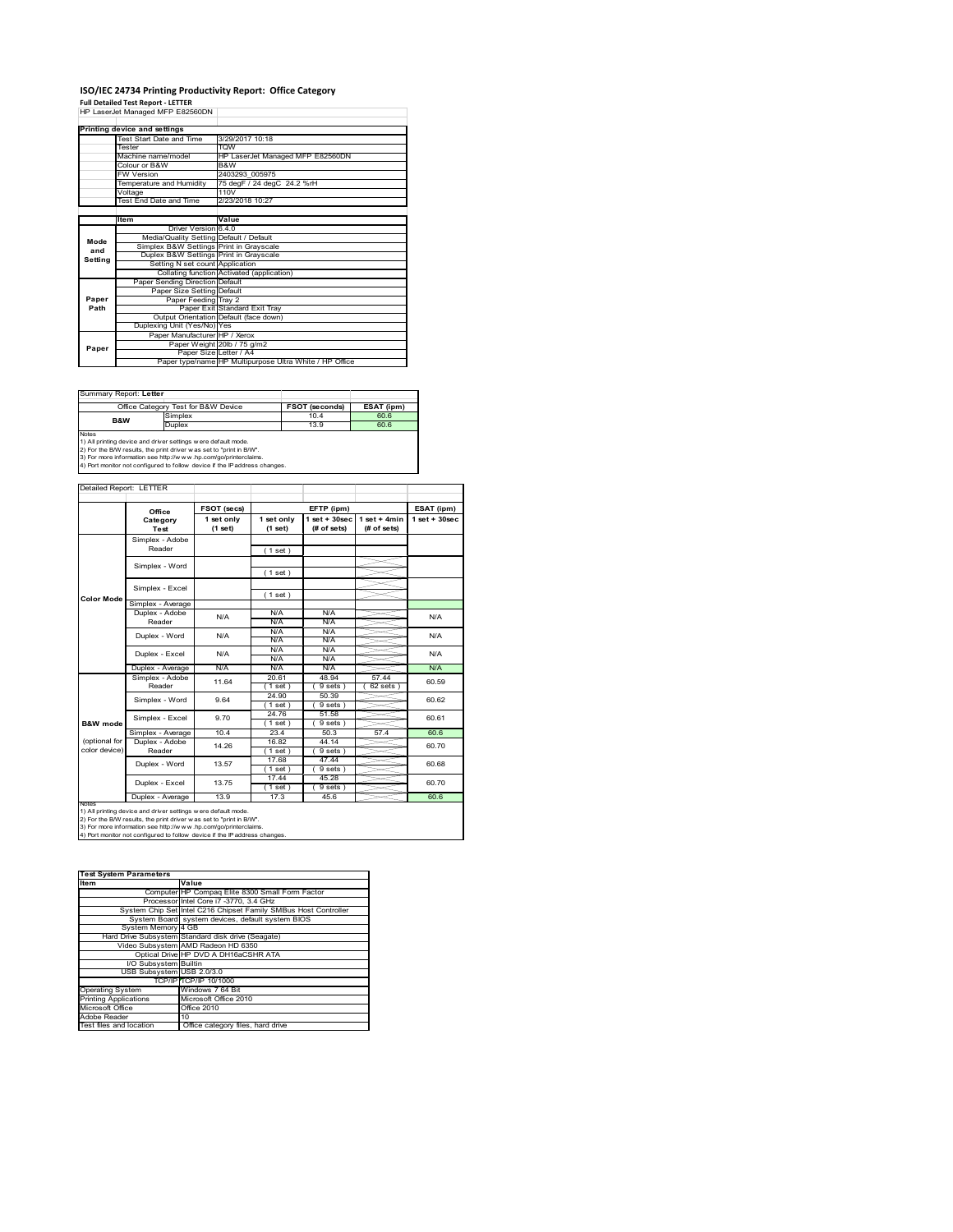## **ISO/IEC 24734 Printing Productivity Report: Office Category Full Detailed Test Report ‐ A4**

HP LaserJet Managed MFP E82560DN

|         | Printing device and settings            |                                                         |
|---------|-----------------------------------------|---------------------------------------------------------|
|         | Test Start Date and Time                | 3/29/2017 10:18                                         |
|         | Tester                                  | <b>TOW</b>                                              |
|         | Machine name/model                      | HP LaserJet Managed MFP E82560DN                        |
|         | Colour or B&W                           | B&W                                                     |
|         | <b>FW Version</b>                       | 2403293 005975                                          |
|         | Temperature and Humidity                | 75 degF / 24 degC 24.2 %rH                              |
|         | Voltage                                 | 110V                                                    |
|         | Test End Date and Time                  | 2/23/2018 10:27                                         |
|         |                                         |                                                         |
|         | <b>Item</b>                             | Value                                                   |
|         | Driver Version 6.4.0                    |                                                         |
| Mode    | Media/Quality Setting Default / Default |                                                         |
| and     | Simplex B&W Settings Print in Grayscale |                                                         |
| Setting | Duplex B&W Settings Print in Grayscale  |                                                         |
|         | Setting N set count Application         |                                                         |
|         |                                         | Collating function Activated (application)              |
|         | Paper Sending Direction Default         |                                                         |
|         | Paper Size Setting Default              |                                                         |
| Paper   | Paper Feeding Tray 2                    |                                                         |
| Path    |                                         | Paper Exit Standard Exit Tray                           |
|         |                                         | Output Orientation Default (face down)                  |
|         | Duplexing Unit (Yes/No) Yes             |                                                         |
|         | Paper Manufacturer HP / Xerox           |                                                         |
| Paper   |                                         | Paper Weight 20lb / 75 g/m2                             |
|         | Paper Size Letter / A4                  |                                                         |
|         |                                         | Paper type/name HP Multipurpose Ultra White / HP Office |

Summary Report: **A4**

|                                                                            | Office Category Test for B&W Device                            | <b>FSOT (seconds)</b> | ESAT (ipm) |  |  |  |
|----------------------------------------------------------------------------|----------------------------------------------------------------|-----------------------|------------|--|--|--|
| <b>B&amp;W</b>                                                             | Simplex                                                        | 10.2                  | 60.5       |  |  |  |
|                                                                            | Duplex                                                         | 14.5                  | 60.7       |  |  |  |
| <b>Notes</b>                                                               |                                                                |                       |            |  |  |  |
|                                                                            | 1) All printing device and driver settings w ere default mode. |                       |            |  |  |  |
| 2) For the B/W results, the print driver was set to "print in B/W".        |                                                                |                       |            |  |  |  |
| [3] For more information see http://www.hp.com/go/printerclaims.           |                                                                |                       |            |  |  |  |
| 4) Port monitor not configured to follow device if the IP address changes. |                                                                |                       |            |  |  |  |

| Detailed Report: A4            |                           |                       |                       |                                   |                               |                    |
|--------------------------------|---------------------------|-----------------------|-----------------------|-----------------------------------|-------------------------------|--------------------|
|                                | Office                    | FSOT (secs)           |                       | EFTP (ipm)                        |                               | ESAT (ipm)         |
|                                | Category<br>Test          | 1 set only<br>(1 set) | 1 set only<br>(1 set) | $1$ set + $30$ sec<br>(# of sets) | $1$ set + 4min<br>(# of sets) | $1$ set + $30$ sec |
|                                | Simplex - Adobe<br>Reader |                       | (1 set)               |                                   |                               |                    |
|                                | Simplex - Word            |                       | (1 set)               |                                   |                               |                    |
| Colour<br>Mode                 | Simplex - Excel           |                       | (1 set)               |                                   |                               |                    |
|                                | Simplex - Average         |                       |                       |                                   |                               |                    |
|                                | Duplex - Adobe<br>Reader  | N/A                   | <b>N/A</b><br>N/A     | N/A<br>N/A                        |                               | N/A                |
|                                | Duplex - Word             | N/A                   | N/A<br>N/A            | N/A<br>N/A                        |                               | N/A                |
|                                | Duplex - Excel            | N/A                   | N/A<br>N/A            | N/A<br>N/A                        |                               | N/A                |
|                                | Duplex - Average          | N/A                   | N/A                   | N/A                               |                               | N/A                |
|                                | Simplex - Adobe<br>Reader | 10.05                 | 23.87<br>1 set        | 48.15<br>5 sets )                 | 57.26<br>62 sets              | 60.62              |
|                                | Simplex - Word            | 9.54                  | 25.16<br>(1 set)      | 52.38<br>9 sets)                  |                               | 60.57              |
| B&W mode                       | Simplex - Excel           | 11.01                 | 21.80<br>$1$ set)     | 51.20<br>$9 sets$ )               |                               | 60.59              |
|                                | Simplex - Average         | 10.2                  | 236                   | 50.5                              | 57.2                          | 60.5               |
| (optional for<br>color device) | Duplex - Adobe<br>Reader  | 14 4 9                | 16.56<br>$1$ set $)$  | 45.10<br>$9 sets$ )               |                               | 60.70              |
|                                | Duplex - Word             | 14.83                 | 16.18<br>$1$ set)     | 46.90<br>$9 sets$ )               |                               | 60.70              |
|                                | Duplex - Excel            | 13.91                 | 17.24<br>(1 set)      | 46.48<br>9 sets)                  |                               | 60.70              |
| <b><i><u>Rintee</u></i></b>    | Duplex - Average          | 14.5                  | 16.6                  | 46.1                              |                               | 60.7               |

Notes<br>1) All printing device and driver settings w ere default mode.<br>2) For the B/W results, the print driver was set to "print in B/W".<br>3) For more information see http://www.hp.com/go/printerclaims.<br>4) Por more informati

### **Test System Parameters**

| <b>Item</b>                  | Value                                                           |
|------------------------------|-----------------------------------------------------------------|
|                              | Computer HP Compaq Elite 8300 Small Form Factor                 |
|                              | Processor Intel Core i7 -3770, 3.4 GHz                          |
|                              | System Chip Set Intel C216 Chipset Family SMBus Host Controller |
|                              | System Board system devices, default system BIOS                |
| System Memory 4 GB           |                                                                 |
|                              | Hard Drive Subsystem Standard disk drive (Seagate)              |
|                              | Video Subsystem AMD Radeon HD 6350                              |
|                              | Optical Drive HP DVD A DH16aCSHR ATA                            |
| I/O Subsystem Builtin        |                                                                 |
| USB Subsystem USB 2.0/3.0    |                                                                 |
|                              | TCP/IP TCP/IP 10/1000                                           |
| <b>Operating System</b>      | Windows 7 64 Bit                                                |
| <b>Printing Applications</b> | Microsoft Office 2010                                           |
| Microsoft Office             | Office 2010                                                     |
| Adobe Reader                 | 10                                                              |
| Test files and location      | Office category files, hard drive                               |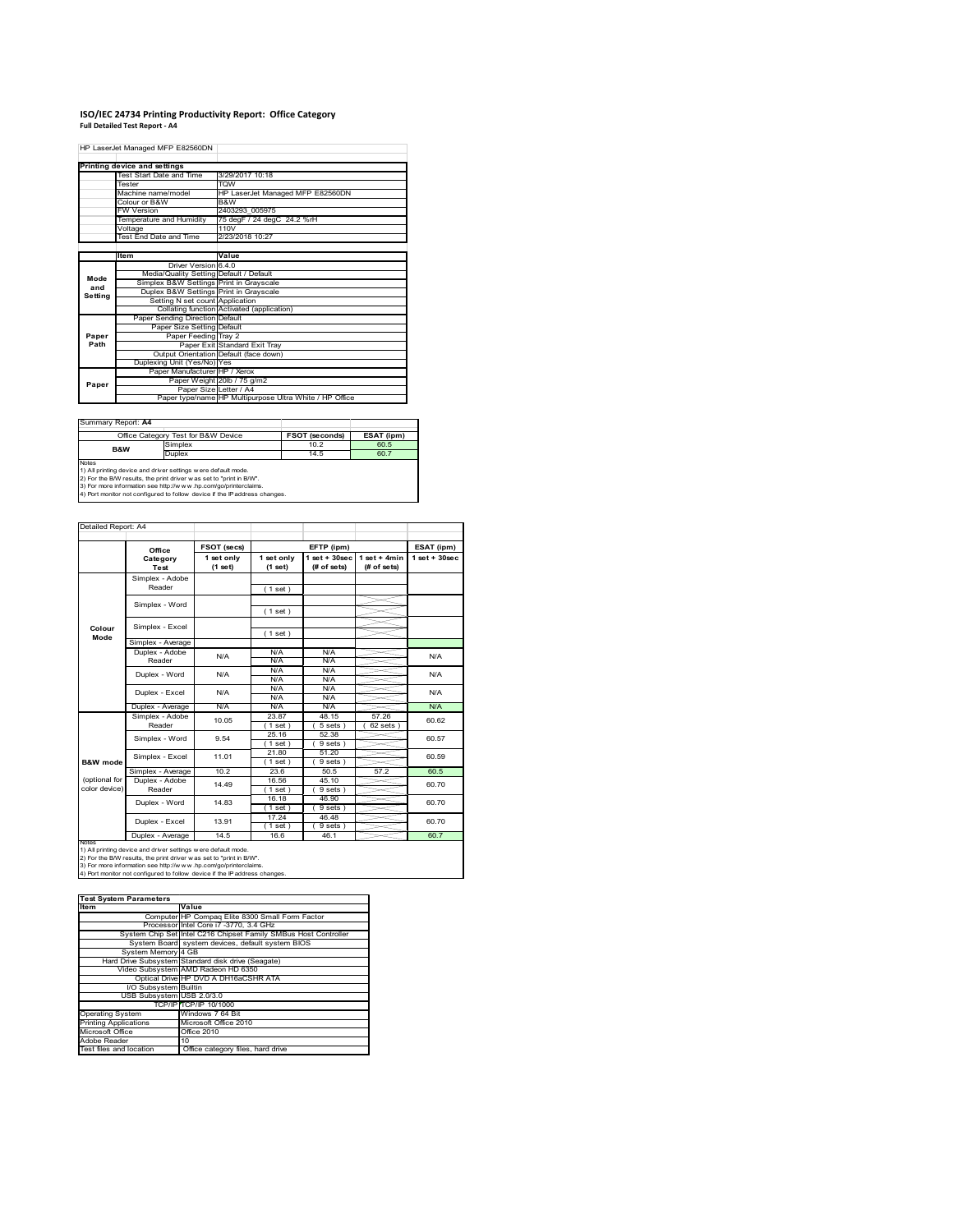## **ISO/IEC 24734 Printing Productivity Report: Office Category Full Detailed Test Report ‐ Tabloid**

HP LaserJet Managed MFP E82560DN

|         | Printing device and settings            |                                                         |
|---------|-----------------------------------------|---------------------------------------------------------|
|         | Test Start Date and Time                | 3/29/2017 10:18                                         |
|         | Tester                                  | <b>TOW</b>                                              |
|         | Machine name/model                      | HP LaserJet Managed MFP E82560DN                        |
|         | Colour or B&W                           | B&W                                                     |
|         | <b>FW Version</b>                       | 2403293 005975                                          |
|         | Temperature and Humidity                | 75 degF / 24 degC 24.2 %rH                              |
|         | Voltage                                 | 110 <sub>V</sub>                                        |
|         | Test End Date and Time                  | 2/23/2018 10:27                                         |
|         |                                         |                                                         |
|         | Item                                    | Value                                                   |
|         | Driver Version 6.4.0                    |                                                         |
| Mode    | Media/Quality Setting Default / Default |                                                         |
| and     | Simplex B&W Settings Print in Grayscale |                                                         |
| Setting | Duplex B&W Settings Print in Grayscale  |                                                         |
|         | Setting N set count Application         |                                                         |
|         |                                         | Collating function Activated (application)              |
|         | Paper Sending Direction Default         |                                                         |
|         | Paper Size Setting Default              |                                                         |
| Paper   | Paper Feeding Tray 2                    |                                                         |
| Path    |                                         | Paper Exit Standard Exit Trav                           |
|         |                                         | Output Orientation Default (face down)                  |
|         | Duplexing Unit (Yes/No) Yes             |                                                         |
|         | Paper Manufacturer HP / Xerox           |                                                         |
| Paper   |                                         | Paper Weight 20lb / 75 g/m2                             |
|         | Paper Size Letter / A4                  |                                                         |
|         |                                         | Paper type/name HP Multipurpose Ultra White / HP Office |

Summary Report: Tabloid

|                                                                   | Office Category Test for B&W Device | <b>FSOT (seconds)</b> | ESAT (ipm) |  |  |
|-------------------------------------------------------------------|-------------------------------------|-----------------------|------------|--|--|
| <b>B&amp;W</b>                                                    | Simplex                             | 14.9                  | 30.6       |  |  |
|                                                                   | Duplex                              | 21.3                  | 30.6       |  |  |
| <b>Notes</b>                                                      |                                     |                       |            |  |  |
| 1) All printing device and driver settings w ere default mode.    |                                     |                       |            |  |  |
| 2) For the B/W results the print driver was set to "print in B/W" |                                     |                       |            |  |  |

2) For the B/W results, the print driver w as set to "print in B/W".<br>3) For more information see http://w w w.hp.com/go/printerclaims.<br>4) Port monitor not configured to follow device if the IP address changes.

|                                                                                                                                                                                                                           | Office                              | FSOT (secs)           |                       | EFTP (ipm)                        |                               | ESAT (ipm)        |
|---------------------------------------------------------------------------------------------------------------------------------------------------------------------------------------------------------------------------|-------------------------------------|-----------------------|-----------------------|-----------------------------------|-------------------------------|-------------------|
|                                                                                                                                                                                                                           | Category<br>Test                    | 1 set only<br>(1 set) | 1 set only<br>(1 set) | $1$ set + $30$ sec<br>(# of sets) | $1$ set + 4min<br>(# of sets) | $1$ set $+30$ sec |
|                                                                                                                                                                                                                           | Simplex - Adobe                     |                       |                       |                                   |                               |                   |
|                                                                                                                                                                                                                           | Reader                              |                       | (1 set)               |                                   |                               |                   |
|                                                                                                                                                                                                                           |                                     |                       |                       |                                   |                               |                   |
|                                                                                                                                                                                                                           | Simplex - Word                      |                       | (1 set)               |                                   |                               |                   |
|                                                                                                                                                                                                                           | Simplex - Excel                     |                       |                       |                                   |                               |                   |
| <b>Color Mode</b>                                                                                                                                                                                                         |                                     |                       | (1 set)               |                                   |                               |                   |
|                                                                                                                                                                                                                           | Simplex - Average                   |                       |                       |                                   |                               |                   |
|                                                                                                                                                                                                                           | Duplex - Adobe                      | N/A                   | N/A                   | N/A                               |                               | N/A               |
|                                                                                                                                                                                                                           | Reader                              |                       | N/A                   | N/A                               |                               |                   |
|                                                                                                                                                                                                                           | Duplex - Word                       | N/A                   | N/A                   | N/A                               |                               | N/A               |
|                                                                                                                                                                                                                           |                                     |                       | N/A                   | N/A                               |                               |                   |
|                                                                                                                                                                                                                           | Duplex - Excel                      | N/A                   | <b>N/A</b>            | N/A                               |                               | N/A               |
|                                                                                                                                                                                                                           |                                     |                       | <b>N/A</b>            | N/A                               |                               |                   |
|                                                                                                                                                                                                                           | Duplex - Average<br>Simplex - Adobe | N/A                   | N/A                   | N/A                               |                               | N/A               |
|                                                                                                                                                                                                                           | Reader<br>Simplex - Word            | 15.90                 | 15.09                 | 24.48                             | 28.69                         | 30.61             |
|                                                                                                                                                                                                                           |                                     |                       | $1$ set               | 5 sets                            | 32 sets                       |                   |
|                                                                                                                                                                                                                           |                                     | 14.18                 | 16.93<br>$1$ set $)$  | 25.87<br>5 sets                   |                               | 30.61             |
|                                                                                                                                                                                                                           |                                     |                       | 16.46                 | 26.13                             |                               | 30.60             |
| B&W mode                                                                                                                                                                                                                  | Simplex - Excel                     | 14.58                 | $1$ set)              | $5 sets$ )                        |                               |                   |
|                                                                                                                                                                                                                           | Simplex - Average                   | 14.9                  | 16.1                  | 25.4                              | 28.6                          | 30.6              |
| (optional for                                                                                                                                                                                                             | Duplex - Adobe                      |                       | 9.70                  | 22.12                             |                               |                   |
| color device)                                                                                                                                                                                                             | Reader                              | 24.71                 | $1$ set $)$           | 5 sets                            |                               | 30.66             |
|                                                                                                                                                                                                                           |                                     |                       | 12.24                 | 23.12                             |                               |                   |
|                                                                                                                                                                                                                           | Duplex - Word                       | 19.59                 | (1 set )              | 5 sets )                          |                               | 30.64             |
|                                                                                                                                                                                                                           |                                     |                       | 12.38                 | 23.36                             |                               |                   |
|                                                                                                                                                                                                                           | Duplex - Excel                      | 19.36                 | $1$ set               | 5 sets                            |                               | 30.66             |
|                                                                                                                                                                                                                           | Duplex - Average                    | 21.3                  | 11.4                  | 22.8                              |                               | 30.6              |
| <b>INOTES</b><br>1) All printing device and driver settings w ere default mode.<br>2) For the B/W results, the print driver was set to "print in B/W".<br>3) For more information see http://www.hp.com/go/printerclaims. |                                     |                       |                       |                                   |                               |                   |

### **Item Value Test System Parameters**

| litem                        | Value                                                           |
|------------------------------|-----------------------------------------------------------------|
|                              | Computer HP Compag Elite 8300 Small Form Factor                 |
|                              | Processor Intel Core i7 -3770, 3.4 GHz                          |
|                              | System Chip Set Intel C216 Chipset Family SMBus Host Controller |
|                              | System Board system devices, default system BIOS                |
| System Memory 4 GB           |                                                                 |
|                              | Hard Drive Subsystem Standard disk drive (Seagate)              |
|                              | Video Subsystem AMD Radeon HD 6350                              |
|                              | Optical Drive HP DVD A DH16aCSHR ATA                            |
| I/O Subsystem Builtin        |                                                                 |
| USB Subsystem USB 2.0/3.0    |                                                                 |
|                              | TCP/IP TCP/IP 10/1000                                           |
| <b>Operating System</b>      | Windows 7 64 Bit                                                |
| <b>Printing Applications</b> | Microsoft Office 2010                                           |
| Microsoft Office             | Office 2010                                                     |
| Adobe Reader                 | 10                                                              |
| Test files and location      | Office category files, hard drive                               |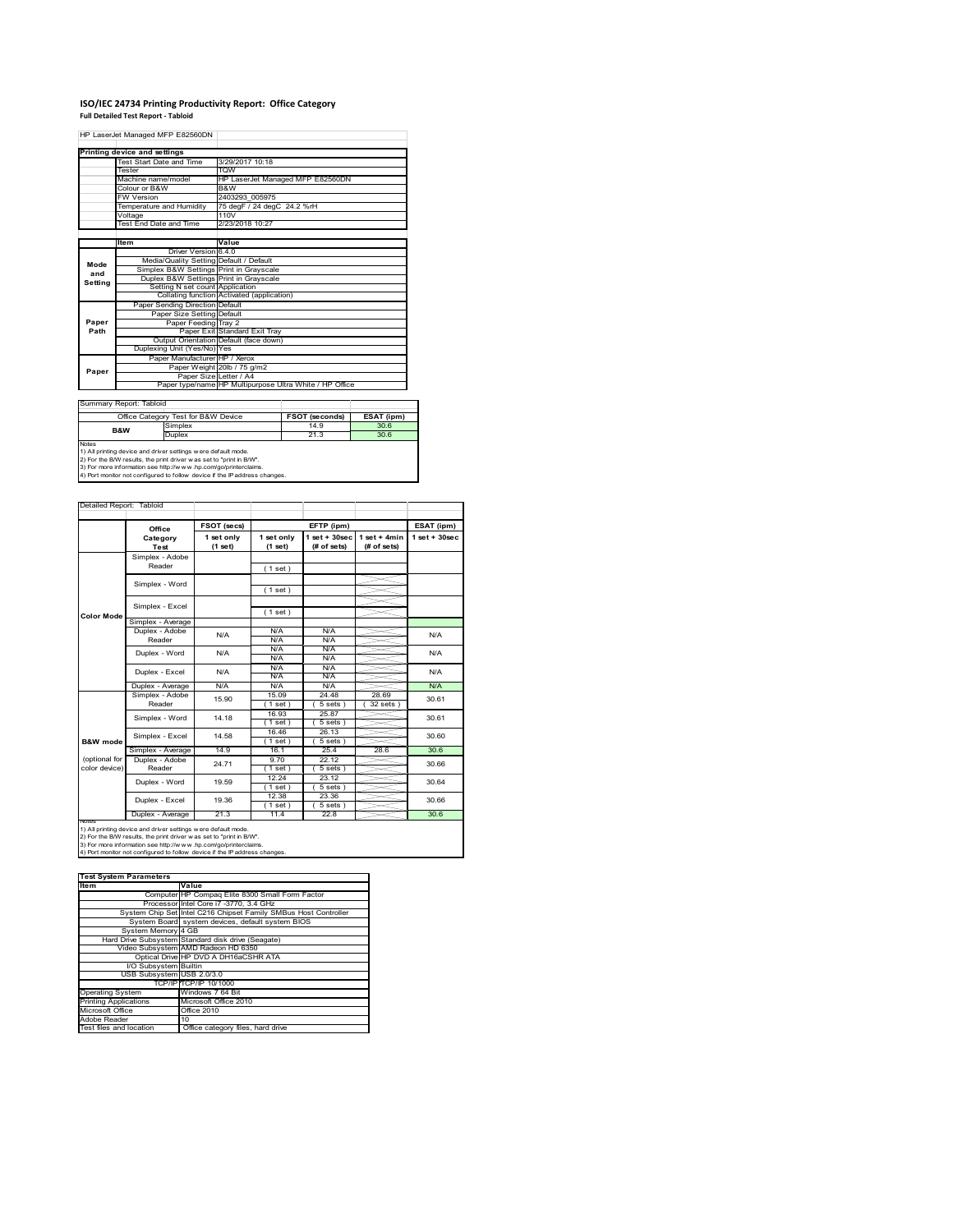## **ISO/IEC 24734 Printing Productivity Report: Office Category Full Detailed Test Report ‐ A3**

HP LaserJet Managed MFP E82560DN

|         | Printing device and settings            |                                                         |
|---------|-----------------------------------------|---------------------------------------------------------|
|         | Test Start Date and Time                | 3/29/2017 10:18                                         |
|         | Tester                                  | <b>TOW</b>                                              |
|         | Machine name/model                      | HP LaserJet Managed MFP E82560DN                        |
|         | Colour or B&W                           | B&W                                                     |
|         | <b>FW Version</b>                       | 2403293 005975                                          |
|         | Temperature and Humidity                | 75 degF / 24 degC 24.2 %rH                              |
|         | Voltage                                 | 110V                                                    |
|         | Test End Date and Time                  | 2/23/2018 10:27                                         |
|         |                                         |                                                         |
|         | ltem                                    | Value                                                   |
|         | Driver Version 6.4.0                    |                                                         |
| Mode    | Media/Quality Setting Default / Default |                                                         |
| and     | Simplex B&W Settings Print in Grayscale |                                                         |
| Setting | Duplex B&W Settings Print in Grayscale  |                                                         |
|         | Setting N set count Application         |                                                         |
|         |                                         | Collating function Activated (application)              |
|         | Paper Sending Direction Default         |                                                         |
|         | Paper Size Setting Default              |                                                         |
| Paper   | Paper Feeding Tray 2                    |                                                         |
| Path    |                                         | Paper Exit Standard Exit Tray                           |
|         |                                         | Output Orientation Default (face down)                  |
|         | Duplexing Unit (Yes/No) Yes             |                                                         |
|         | Paper Manufacturer HP / Xerox           |                                                         |
| Paper   |                                         | Paper Weight 20lb / 75 g/m2                             |
|         | Paper Size Letter / A4                  |                                                         |
|         |                                         | Paper type/name HP Multipurpose Ultra White / HP Office |
|         |                                         |                                                         |

Summary Report: A3

| Office Category Test for B&W Device |                                                                     | <b>FSOT (seconds)</b> | ESAT (ipm) |
|-------------------------------------|---------------------------------------------------------------------|-----------------------|------------|
| <b>B&amp;W</b>                      | Simplex                                                             | 10.4                  | 30.6       |
|                                     | Duplex                                                              | 13.9                  | 30.6       |
| <b>Notes</b>                        |                                                                     |                       |            |
|                                     | 1) All printing device and driver settings w ere default mode.      |                       |            |
|                                     | 2) For the B/W results, the print driver was set to "print in B/W". |                       |            |
|                                     | 3) For more information see http://www.hp.com/go/printerclaims      |                       |            |

3) For more information see http://w w w .hp.com/go/printerclaims. 4) Port monitor not configured to follow device if the IP address changes.

| Detailed Report: A3            |                           |                       |                       |                                   |                               |                    |
|--------------------------------|---------------------------|-----------------------|-----------------------|-----------------------------------|-------------------------------|--------------------|
|                                | Office                    | FSOT (secs)           |                       | EFTP (ipm)                        |                               | ESAT (ipm)         |
|                                | Category<br>Test          | 1 set only<br>(1 set) | 1 set only<br>(1 set) | $1$ set + $30$ sec<br>(# of sets) | $1$ set + 4min<br>(# of sets) | $1$ set + $30$ sec |
|                                | Simplex - Adobe<br>Reader |                       | (1 set)               |                                   |                               |                    |
|                                | Simplex - Word            |                       | (1 set)               |                                   |                               |                    |
|                                | Simplex - Excel           |                       |                       |                                   |                               |                    |
| <b>Color Mode</b>              | Simplex - Average         |                       | (1 set)               |                                   |                               |                    |
|                                | Duplex - Adobe<br>Reader  | N/A                   | N/A<br>N/A            | N/A<br>N/A                        |                               | N/A                |
|                                | Duplex - Word             | N/A                   | N/A<br>N/A            | N/A<br>N/A                        |                               | N/A                |
|                                | Duplex - Excel            | N/A                   | N/A<br>N/A            | N/A<br>N/A                        |                               | N/A                |
|                                | Duplex - Average          | N/A                   | N/A                   | N/A                               |                               | N/A                |
|                                | Simplex - Adobe<br>Reader | 16.00                 | 15.00<br>$1$ set)     | 24.16<br>$5 sets$ )               | 29.42<br>32 sets              | 30.68              |
|                                | Simplex - Word            | 13.91                 | 17.25<br>$1$ set)     | 26.50<br>5 sets)                  |                               | 30.61              |
| B&W mode                       | Simplex - Excel           | 14.50                 | 16.54<br>$1$ set)     | 25.21<br>$5 sets$ )               |                               | 30.62              |
|                                | Simplex - Average         | 14.9                  | 16.2                  | 252                               | 29.4                          | 30.6               |
| (optional for<br>color device) | Duplex - Adobe<br>Reader  | 23.37                 | 10.26<br>$1$ set $)$  | 21.24<br>$5 sets$ )               |                               | 30.56              |
|                                | Duplex - Word             | 19.90                 | 12.06<br>$1$ set)     | 22.32<br>5 sets)                  |                               | 30.62              |
|                                | Duplex - Excel            | 19.41                 | 12.36<br>$1$ set)     | 23.42<br>$5 sets$ )               |                               | 30.66              |
| <b>INOTES</b>                  | Duplex - Average          | 20.9                  | 11.5                  | 22.3                              |                               | 30.6               |

notes<br>1) All printing device and driver settings w ere default mode.<br>2) For the B/W results, the print driver was set to "print in B/W".<br>3) For more information see http://www.vhp.com/go/printerclaims.<br>4) For more informat

| <b>Test System Parameters</b><br><b>Item</b>                    |  |  |  |  |  |  |
|-----------------------------------------------------------------|--|--|--|--|--|--|
| Value                                                           |  |  |  |  |  |  |
| Computer HP Compaq Elite 8300 Small Form Factor                 |  |  |  |  |  |  |
| Processor Intel Core i7 -3770, 3.4 GHz                          |  |  |  |  |  |  |
| System Chip Set Intel C216 Chipset Family SMBus Host Controller |  |  |  |  |  |  |
| System Board system devices, default system BIOS                |  |  |  |  |  |  |
| System Memory 4 GB                                              |  |  |  |  |  |  |
| Hard Drive Subsystem Standard disk drive (Seagate)              |  |  |  |  |  |  |
| Video Subsystem AMD Radeon HD 6350                              |  |  |  |  |  |  |
| Optical Drive HP DVD A DH16aCSHR ATA                            |  |  |  |  |  |  |
| I/O Subsystem Builtin                                           |  |  |  |  |  |  |
| USB Subsystem USB 2.0/3.0                                       |  |  |  |  |  |  |
| TCP/IPITCP/IP 10/1000                                           |  |  |  |  |  |  |
| Windows 7 64 Bit                                                |  |  |  |  |  |  |
| Microsoft Office 2010                                           |  |  |  |  |  |  |
| Office 2010                                                     |  |  |  |  |  |  |
| 10 <sup>1</sup>                                                 |  |  |  |  |  |  |
| Office category files, hard drive                               |  |  |  |  |  |  |
|                                                                 |  |  |  |  |  |  |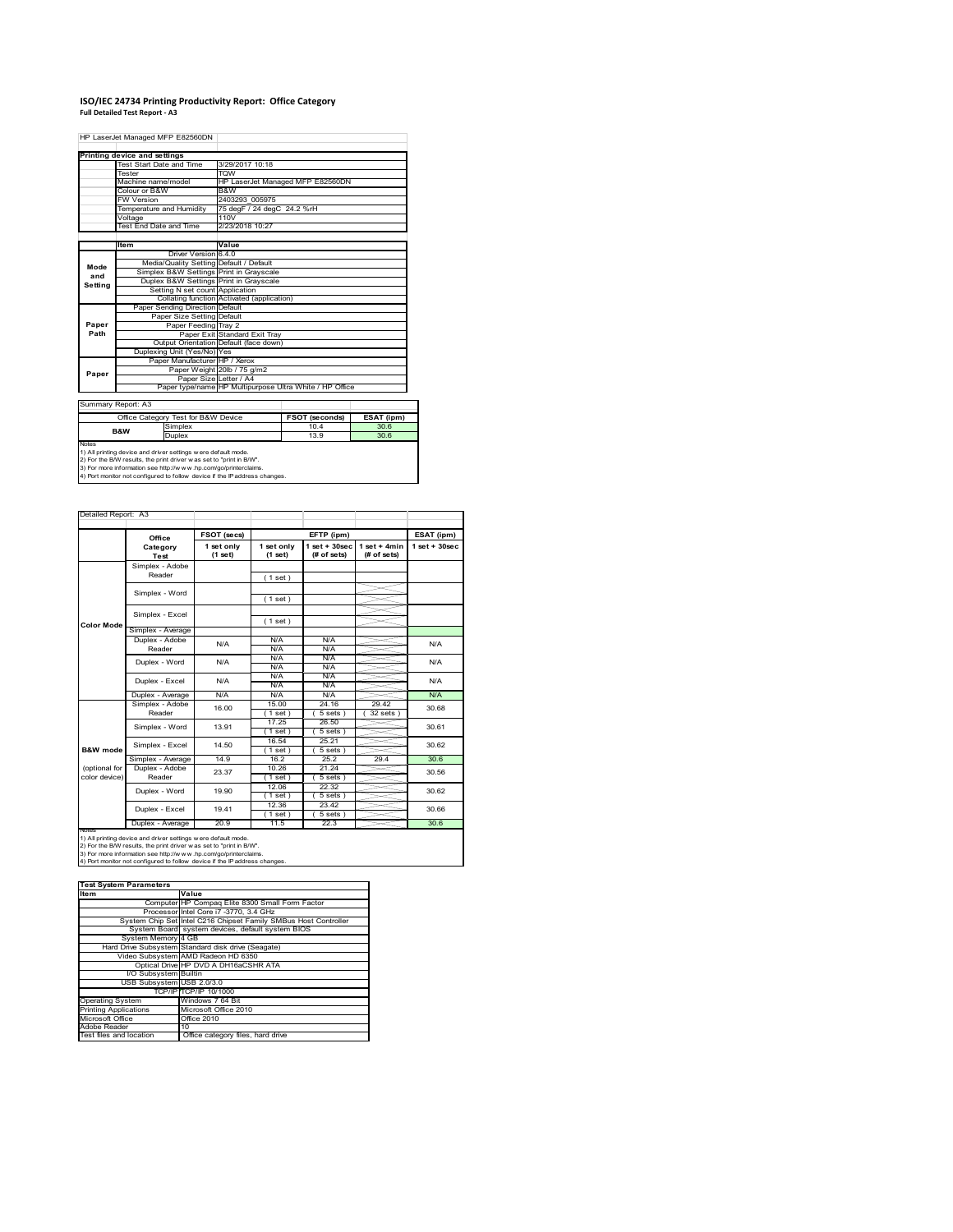## **ISO/IEC 24734 Printing Productivity Report: Office Category Feature Performance Full Report ‐ Office Feature Performance Test**

|         | HP LaserJet Managed MFP E82560DN        |                                                         |
|---------|-----------------------------------------|---------------------------------------------------------|
|         |                                         |                                                         |
|         | Printing device and settings            |                                                         |
|         | Test Start Date and Time                | 3/29/2017 10:18                                         |
|         | Tester                                  | <b>TOW</b>                                              |
|         | Machine name/model                      | HP LaserJet Managed MFP E82560DN                        |
|         | Colour or B&W                           | B&W                                                     |
|         | <b>FW Version</b>                       | 2403293 005975                                          |
|         | Temperature and Humidity                | 75 degF / 24 degC 24.2 %rH                              |
|         | Voltage                                 | 110V                                                    |
|         | Test End Date and Time                  | 2/23/2018 10:27                                         |
|         |                                         |                                                         |
|         | <b>Item</b>                             | Value                                                   |
|         | Driver Version 6.4.0                    |                                                         |
| Mode    | Media/Quality Setting Default / Default |                                                         |
| and     | Simplex B&W Settings Print in Grayscale |                                                         |
| Setting | Duplex B&W Settings Print in Grayscale  |                                                         |
|         | Setting N set count Application         |                                                         |
|         |                                         | Collating function Activated (application)              |
|         | Paper Sending Direction Default         |                                                         |
|         | Paper Size Setting Default              |                                                         |
| Paper   | Paper Feeding Tray 2                    |                                                         |
| Path    |                                         | Paper Exit Standard Exit Tray                           |
|         |                                         | Output Orientation Default (face down)                  |
|         | Duplexing Unit (Yes/No) Yes             |                                                         |
|         | Paper Manufacturer HP / Xerox           |                                                         |
| Paper   |                                         | Paper Weight 20lb / 75 g/m2                             |
|         | Paper Size Letter / A4                  |                                                         |
|         |                                         | Paper type/name HP Multipurpose Ultra White / HP Office |

**ISO Print Productivity Report: Feature Performance Test Summary**

|                                                                                                                                                                                                                                                                                                   |                                      |                                      | <b>Feature Performance Ratio</b> |
|---------------------------------------------------------------------------------------------------------------------------------------------------------------------------------------------------------------------------------------------------------------------------------------------------|--------------------------------------|--------------------------------------|----------------------------------|
| <b>Printing Modes</b><br>(Feature Adobe Reader - Office test file)                                                                                                                                                                                                                                | FSOT (base)<br><b>FSOT (feature)</b> | <b>ESAT (feature)</b><br>ESAT (base) |                                  |
| A5. Landscape Feed. Simplex. Colour                                                                                                                                                                                                                                                               | Simplex                              |                                      |                                  |
| A5, Portrait Feed, Simplex, Colour                                                                                                                                                                                                                                                                | Simplex                              |                                      |                                  |
| Legal, Simplex, Colour                                                                                                                                                                                                                                                                            | Simplex                              |                                      |                                  |
| Legal, Duplex, Colour                                                                                                                                                                                                                                                                             | Duplex                               |                                      |                                  |
| A4, 1200 dpi, Simplex, Colour                                                                                                                                                                                                                                                                     | Simplex                              |                                      |                                  |
| Letter, 1200 dpi, Simplex, Colour                                                                                                                                                                                                                                                                 | Simplex                              |                                      |                                  |
| A4, General Office, Simplex, Colour                                                                                                                                                                                                                                                               | Simplex                              |                                      |                                  |
| Letter, General Office, Simplex, Colour                                                                                                                                                                                                                                                           | Simplex                              |                                      |                                  |
| A5, Landscape Feed, Simplex, B/W                                                                                                                                                                                                                                                                  | Simplex                              | 120%                                 | 100%                             |
| A5, Portrait Feed, Simplex, B/W                                                                                                                                                                                                                                                                   | Simplex                              | 112%                                 | 99%                              |
| Legal, Simplex, B/W                                                                                                                                                                                                                                                                               | Simplex                              | 91%                                  | 58%                              |
| Legal, Duplex, B/W                                                                                                                                                                                                                                                                                | Duplex                               | 72%                                  | 58%                              |
| A4, 1200 dpi, Simplex, B/W                                                                                                                                                                                                                                                                        | Simplex                              | 91%                                  | 99%                              |
| Letter, 1200 dpi, Simplex, B/W                                                                                                                                                                                                                                                                    | Simplex                              | 117%                                 | 100%                             |
| <b>Notes</b><br>1) All printing device and driver settings were default mode.<br>2) Test conducted with 8-paper Office Feature Performance file.<br>3) For more information see http://www.hp.com/go/printerclaims.<br>4) Port monitor not configured to follow device if the IP address changes. |                                      |                                      |                                  |

| <b>Printing Modes</b>                                                                                                                                                                                                                                                                             | <b>Base Printing Mode</b>  |                            | <b>Feature Performance</b> |                                  |                                                |                                      |
|---------------------------------------------------------------------------------------------------------------------------------------------------------------------------------------------------------------------------------------------------------------------------------------------------|----------------------------|----------------------------|----------------------------|----------------------------------|------------------------------------------------|--------------------------------------|
| Feature Adobe Reader - Office<br>test file (8-page)                                                                                                                                                                                                                                               | <b>FSOT</b><br><b>Base</b> | <b>ESAT</b><br><b>Base</b> | 1 set<br>FSOT (secs)       | $1$ set $+30$ sec.<br>ESAT (ipm) | <b>FSOT (base)</b><br><b>FSOT</b><br>(feature) | <b>ESAT (feature)</b><br>ESAT (base) |
| A5, Landscape Feed, Simplex, Colour                                                                                                                                                                                                                                                               |                            |                            |                            |                                  |                                                |                                      |
| A5. Portrait Feed. Simplex. Colour                                                                                                                                                                                                                                                                |                            |                            |                            |                                  |                                                |                                      |
| Legal, Simplex, Colour                                                                                                                                                                                                                                                                            |                            |                            |                            |                                  |                                                |                                      |
| Legal, Duplex, Colour                                                                                                                                                                                                                                                                             |                            |                            |                            |                                  |                                                |                                      |
| A4. 1200 dpi. Simplex. Colour                                                                                                                                                                                                                                                                     |                            |                            |                            |                                  |                                                |                                      |
| Letter, 1200 dpi, Simplex, Colour                                                                                                                                                                                                                                                                 |                            |                            |                            |                                  |                                                |                                      |
| A4, General Office, Simplex, Colour                                                                                                                                                                                                                                                               |                            |                            |                            |                                  |                                                |                                      |
| Letter, General Office, Simplex, Colour                                                                                                                                                                                                                                                           |                            |                            |                            |                                  |                                                |                                      |
| A5. Landscape Feed. Simplex. B/W                                                                                                                                                                                                                                                                  | 16.98                      | 60.62                      | 14.2                       | 60.6                             | 120%                                           | 100%                                 |
| A5. Portrait Feed. Simplex. B/W                                                                                                                                                                                                                                                                   | 16.98                      | 60.62                      | 15.19                      | 60.6                             | 112%                                           | 99%                                  |
| Legal, Simplex, B/W                                                                                                                                                                                                                                                                               | 18.78                      | 60.59                      | 20.73                      | 35.3                             | 91%                                            | 58%                                  |
| Legal, Duplex, B/W                                                                                                                                                                                                                                                                                | 18.78                      | 60.59                      | 26.28                      | 35.4                             | 72%                                            | 58%                                  |
| A4, 1200 dpi, Simplex, B/W                                                                                                                                                                                                                                                                        | 16.98                      | 60.62                      | 18.82                      | 60.6                             | 91%                                            | 99%                                  |
| Letter, 1200 dpi. Simplex, B/W                                                                                                                                                                                                                                                                    | 18.78                      | 60.59                      | 16.1                       | 60.6                             | 117%                                           | 100%                                 |
| <b>Notes</b><br>1) All printing device and driver settings w ere default mode.<br>2) Test conducted with 8-paper Office Feature Performance file<br>3) For more information see http://www.hp.com/go/printerclaims.<br>4) Port monitor not configured to follow device if the IP address changes. |                            |                            |                            |                                  |                                                |                                      |

|        | <b>Test System Parameters</b> |                                                                 |
|--------|-------------------------------|-----------------------------------------------------------------|
|        | <b>Item</b>                   | Value                                                           |
|        |                               | Computer HP Compaq Elite 8300 Small Form Factor                 |
|        |                               | Processor Intel Core i7 -3770, 3.4 GHz                          |
|        |                               | System Chip Set Intel C216 Chipset Family SMBus Host Controller |
|        |                               | System Board system devices, default system BIOS                |
| Test   | System Memory 4 GB            |                                                                 |
| System |                               | Hard Drive Subsystem Standard disk drive (Seagate)              |
|        |                               | Video Subsystem AMD Radeon HD 6350                              |
|        |                               | Optical Drive HP DVD A DH16aCSHR ATA                            |
|        | I/O Subsystem Builtin         |                                                                 |
|        | USB Subsystem USB 2.0/3.0     |                                                                 |
| I/O    |                               | TCP/IPITCP/IP 10/1000                                           |
|        | <b>Operating System</b>       | Windows 7 64 Bit                                                |
|        | <b>Printing Applications</b>  | Microsoft Office 2010                                           |
|        | Software Microsoft Office     | Office 2010                                                     |
|        | Adobe Reader                  | 10                                                              |
|        | Test files and location       | Office category files, hard drive                               |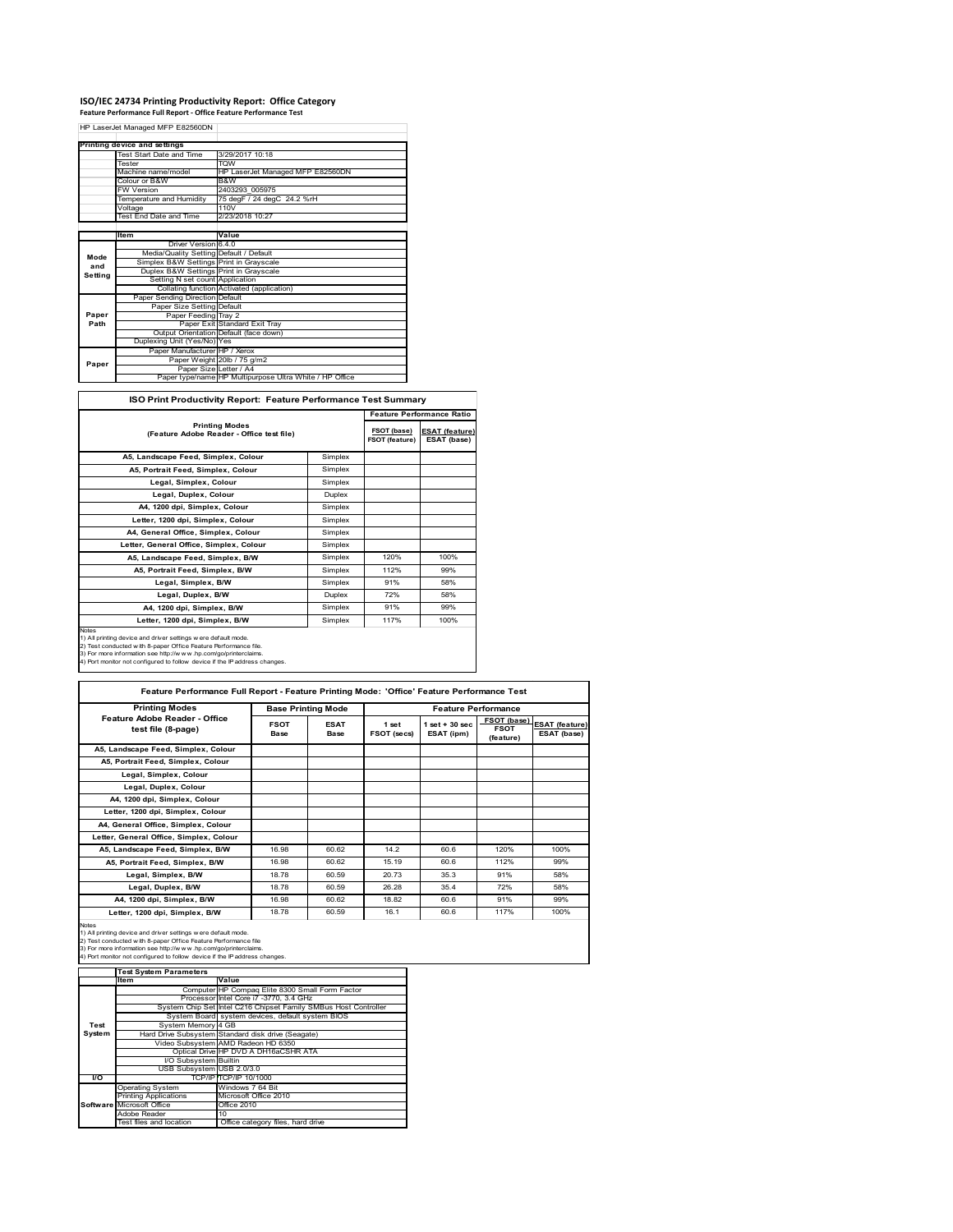### **ISO/IEC 17629 First Print Out Time Report: Office Category Full Detailed Test Report ‐ LETTER** HP LaserJet Managed MFP E82560DN

|            | III Lasciuctivianaged IVIII LUZUUUDIY |                                  |
|------------|---------------------------------------|----------------------------------|
|            | Printing device and settings          |                                  |
|            | Test Start Date and Time              | 3/29/2017 10:18                  |
|            | Tester                                | <b>TOW</b>                       |
|            | Machine name/model                    | HP LaserJet Managed MFP E82560DN |
|            | Colour or B&W                         | B&W                              |
|            | <b>FW Version</b>                     | 2403293_005975                   |
|            | Configuration (options)               | Default                          |
|            | Controller                            | Unknown                          |
|            | Printing device page count            | Not Specified                    |
|            | Printing supplies page count          | Not Specified                    |
|            | Temperature and Humidity              | 75 degF / 24 degC 24.2 %rH       |
|            | Voltage                               | 110V                             |
|            | Test End Date and Time                | 9/11/2017 14:39                  |
|            |                                       |                                  |
|            | <b>Item</b>                           | Value                            |
| Mode       | PDL and driver version                | 6.4.0                            |
| and        | Print Quality mode                    | default                          |
| Setting    | <b>B&amp;W</b> settings               | default                          |
|            | Paper feed orientation                | Short Edge                       |
| Paper      | Paper type setting                    | default                          |
|            | Paper feeding                         | Standard cassette                |
|            | Paper exit                            | Standard exit tray               |
| Paper Path | Output orientation                    | default (face up or face down)   |

**FPOT from Ready (seconds)**<br>
Simplex 6.40 **ISO First Page Out Time Summary Report: Office Category** Summary Report: **Letter**

**B&W**

**Duplex**<br>
Notes<br>
1) All printing device and driver settings were default mode.<br>
2) For the BM reaults, the print driver was set to "print in BM".<br>
3) For more information see http://www.hp.com/golprinterclaims.<br>
4) Port mo

|                                                                 |                                                                                                                                                                                                                                                                                                                                                                                                             | ISO First Page Out Time Report: Office Category |                            |                                   |                            |                   |            |
|-----------------------------------------------------------------|-------------------------------------------------------------------------------------------------------------------------------------------------------------------------------------------------------------------------------------------------------------------------------------------------------------------------------------------------------------------------------------------------------------|-------------------------------------------------|----------------------------|-----------------------------------|----------------------------|-------------------|------------|
| <b>Detailed Report: LETTER</b>                                  |                                                                                                                                                                                                                                                                                                                                                                                                             | Word<br>(seconds)                               | Excel<br>(seconds)         | Adobe<br>Reader<br>(seconds)      | Average<br>(seconds)       | <b>Delay Time</b> |            |
|                                                                 | FPOT from Ready - Simplex                                                                                                                                                                                                                                                                                                                                                                                   |                                                 |                            |                                   |                            |                   |            |
|                                                                 | FPOT from Ready - Duplex                                                                                                                                                                                                                                                                                                                                                                                    |                                                 |                            |                                   |                            |                   |            |
| <b>Color Mode</b>                                               | FPOT from Sleep - Simplex                                                                                                                                                                                                                                                                                                                                                                                   |                                                 |                            | N/A                               |                            |                   |            |
|                                                                 | Recovery Time                                                                                                                                                                                                                                                                                                                                                                                               |                                                 |                            |                                   |                            |                   |            |
|                                                                 | FPOT from Off - Simplex                                                                                                                                                                                                                                                                                                                                                                                     |                                                 |                            |                                   |                            |                   |            |
|                                                                 | Warm-up Time                                                                                                                                                                                                                                                                                                                                                                                                |                                                 |                            |                                   |                            |                   |            |
|                                                                 | FPOT from Ready - Simplex                                                                                                                                                                                                                                                                                                                                                                                   | 6.12                                            | 6.21                       | 6.87                              | 6.40                       | 20 Seconds        |            |
|                                                                 | FPOT from Ready - Duplex                                                                                                                                                                                                                                                                                                                                                                                    |                                                 |                            |                                   |                            |                   |            |
| <b>B&amp;W Mode</b>                                             | FPOT from Sleep - Simplex                                                                                                                                                                                                                                                                                                                                                                                   |                                                 |                            | 39.91                             |                            | 60 Minutes        |            |
|                                                                 | Recovery Time                                                                                                                                                                                                                                                                                                                                                                                               |                                                 |                            | 33.0                              |                            |                   |            |
|                                                                 |                                                                                                                                                                                                                                                                                                                                                                                                             |                                                 |                            |                                   |                            |                   |            |
|                                                                 | FPOT from Off - Simplex                                                                                                                                                                                                                                                                                                                                                                                     |                                                 |                            | 200.57                            |                            |                   |            |
|                                                                 | Warm-up Time                                                                                                                                                                                                                                                                                                                                                                                                |                                                 |                            | 193.70                            |                            |                   |            |
| Notes<br><b>HP Data Table</b><br><b>Detailed Report: LETTER</b> | 1) All printing device and driver settings w ere default mode.<br>2) For the B/W results, the print driver was set to "print in B/W".<br>3) For more information see http://www.hp.com/go/printerclaims.<br>4) Port monitor not configured to follow device if the IP address changes.<br>5) Page counts w ere collected after completion of the tests.<br>6) Details for FPOT from Sleep are show n below. |                                                 |                            |                                   |                            |                   |            |
|                                                                 |                                                                                                                                                                                                                                                                                                                                                                                                             | <b>FPOT Avg</b><br>(se cs)                      | FPOT (secs)<br>Iteration 1 | <b>FPOT</b> (secs)<br>Iteration 2 | FPOT (secs)<br>Iteration 3 | Application       | Delay Time |
|                                                                 | FPOT from Sleep                                                                                                                                                                                                                                                                                                                                                                                             | N/A                                             | N/A                        | N/A                               | N/A                        | Adobe Reader      |            |
| <b>Color Mode</b>                                               | FPOT from Sleep (15 minutes)<br>HP/Non ISO Test                                                                                                                                                                                                                                                                                                                                                             | N/A                                             | N/A                        | N/A                               | N/A                        | Adobe Reader      |            |
| <b>B&amp;W Mode</b>                                             | FPOT from Sleep                                                                                                                                                                                                                                                                                                                                                                                             | 39.91                                           | 39 76                      | 40.05                             | N/A                        | Adobe Reader      | 60 Minutes |

1) All printing device and driver settings w ere default mode.<br>2) For the B/W results, the print driver w as set to "print in B/W".<br>3 DLP includes detailed iterations as data measurements may vary run to run.

|                                  | <b>Test System Parameters</b> |                                                       |
|----------------------------------|-------------------------------|-------------------------------------------------------|
|                                  | Item                          | Value                                                 |
|                                  | Computer                      | HP Compag Elite 8300 Small Form Factor                |
|                                  | Processor                     | Intel Core i7 -3770, 3.4 GHz                          |
|                                  | System Chip Set               | Intel C216 Chipset Family SMBus Host Controller       |
|                                  | System Board                  | system devices, default system BIOS                   |
| Test                             | <b>System Memory</b>          | 4 GB                                                  |
| System                           | Hard Drive Subsystem          | Standard disk drive (Seagate)                         |
|                                  | Video Subsystem               | AMD Radeon HD 6350                                    |
|                                  | Optical Drive                 | HP DVD A DH16aCSHR ATA                                |
|                                  | I/O Subsystem                 | <b>Builtin</b>                                        |
|                                  | <b>USB Subsystem</b>          | USB 2.0/3.0                                           |
| Printing<br>Device<br>Connection | TCP/IP                        | 10/1000                                               |
|                                  | <b>Operating System</b>       | Windows 7 Business/Ultimate, 64 bit, Build 7601, SP 1 |
|                                  | <b>Printing Applications</b>  | Microsoft Office 2010 SP2                             |
| Software                         |                               | Adobe Reader 10.1.4                                   |
|                                  | <b>Print Driver</b>           | 6.4.0                                                 |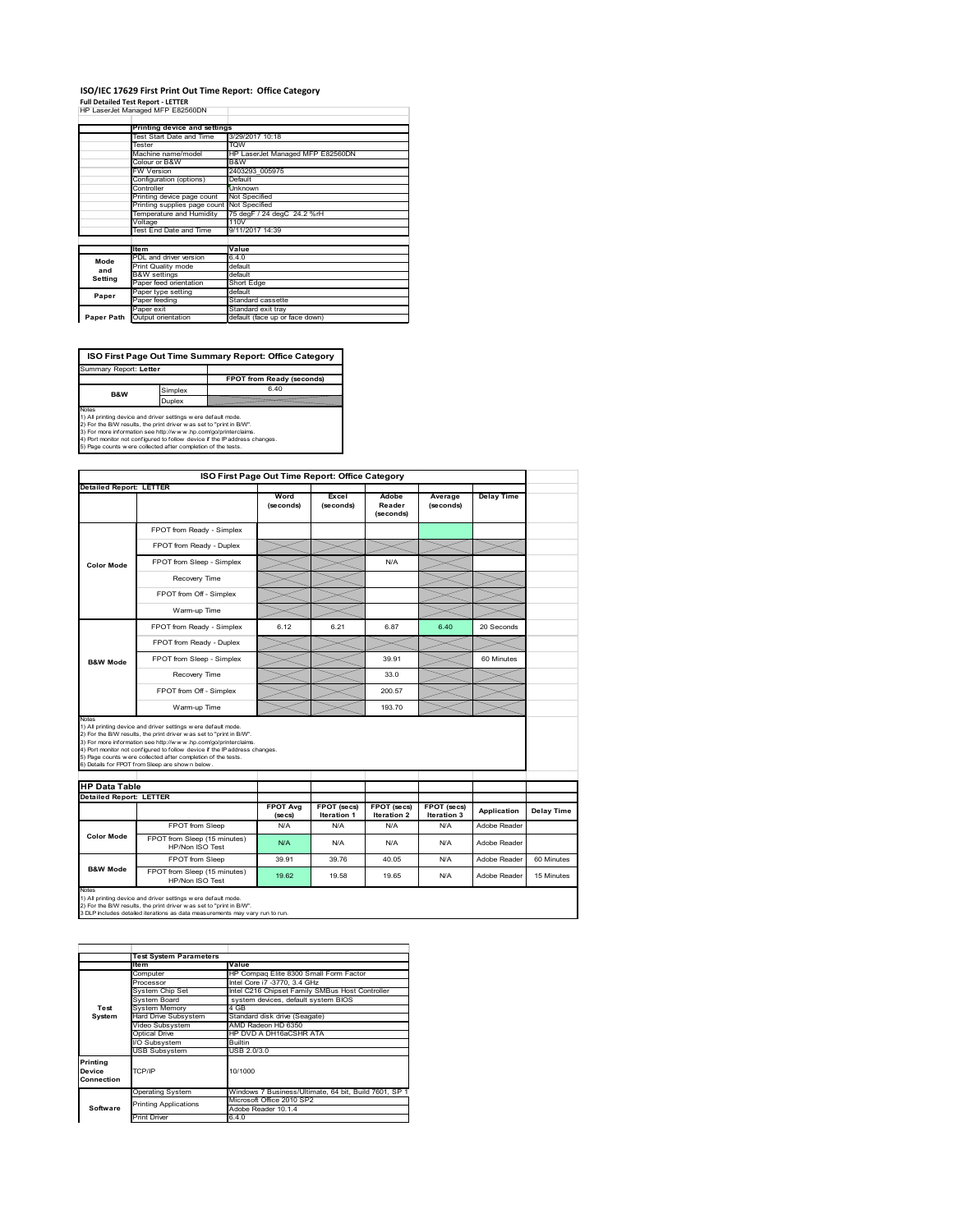## **ISO/IEC 17629 First Print Out Time Report: Office Category**

| Full Detailed Test Report - A4   |  |
|----------------------------------|--|
| HP LaserJet Managed MFP E82560DN |  |

|            | Printing device and settings  |                                  |  |
|------------|-------------------------------|----------------------------------|--|
|            | Test Start Date and Time      | 3/29/2017 10:18                  |  |
|            | Tester                        | <b>TOW</b>                       |  |
|            | Machine name/model            | HP LaserJet Managed MFP E82560DN |  |
|            | Colour or B&W                 | B&W                              |  |
|            | FW Version                    | 2403293 005975                   |  |
|            | Configuration (options)       | Default                          |  |
|            | Controller                    | Unknown                          |  |
|            | Printing device page count    | Not Specified                    |  |
|            | Printing supplies page count  | Not Specified                    |  |
|            | Temperature and Humidity      | 75 degF / 24 degC 24.2 %rH       |  |
|            | Voltage                       | 110V                             |  |
|            | <b>Test End Date and Time</b> | 9/11/2017 14:39                  |  |
|            |                               |                                  |  |
|            | <b>Item</b>                   | Value                            |  |
| Mode       | PDL and driver version        | 6.4.0                            |  |
| and        | Print Quality mode            | default                          |  |
| Setting    | <b>B&amp;W</b> settings       | default                          |  |
|            | Paper feed orientation        | Short Edge                       |  |
| Paper      | Paper type setting            | default                          |  |
|            | Paper feeding                 | Standard cassette                |  |
|            | Paper exit                    | Standard exit tray               |  |
| Paper Path | Output orientation            | default (face up or face down)   |  |

**ISO First Page Out Time Summary Report: Office Category**

**FPOT from Ready (seconds)** Simplex 6.22 Duplex Notes<br>1) All printing device and driver settings were default mode.<br>2) For the BAV results, the print driver was set to "print in BAV".<br>3) For more information see http://www.hp.com/golprinterclaims.<br>4) Port monitor not co Summary Report: A4 **B&W**

|                                                             |                                                                                                                                                                                                                                                                                                                                                                                                             | ISO First Page Out Time Report: Office Category |                                   |                                          |                            |                   |            |
|-------------------------------------------------------------|-------------------------------------------------------------------------------------------------------------------------------------------------------------------------------------------------------------------------------------------------------------------------------------------------------------------------------------------------------------------------------------------------------------|-------------------------------------------------|-----------------------------------|------------------------------------------|----------------------------|-------------------|------------|
| <b>Detailed Report: A4</b>                                  |                                                                                                                                                                                                                                                                                                                                                                                                             |                                                 |                                   |                                          |                            |                   |            |
|                                                             |                                                                                                                                                                                                                                                                                                                                                                                                             | Word<br>(seconds)                               | Excel<br>(seconds)                | Adobe<br>Reader<br>(seconds)             | Average<br>(seconds)       | <b>Delay Time</b> |            |
|                                                             | FPOT from Ready - Simplex                                                                                                                                                                                                                                                                                                                                                                                   |                                                 |                                   |                                          |                            |                   |            |
|                                                             | FPOT from Ready - Duplex                                                                                                                                                                                                                                                                                                                                                                                    |                                                 |                                   |                                          |                            |                   |            |
| <b>Color Mode</b>                                           | FPOT from Sleep - Simplex                                                                                                                                                                                                                                                                                                                                                                                   |                                                 |                                   | N/A                                      |                            |                   |            |
|                                                             | Recovery Time                                                                                                                                                                                                                                                                                                                                                                                               |                                                 |                                   |                                          |                            |                   |            |
|                                                             | FPOT from Off - Simplex                                                                                                                                                                                                                                                                                                                                                                                     |                                                 |                                   |                                          |                            |                   |            |
|                                                             | Warm-up Time                                                                                                                                                                                                                                                                                                                                                                                                |                                                 |                                   |                                          |                            |                   |            |
|                                                             | FPOT from Ready - Simplex                                                                                                                                                                                                                                                                                                                                                                                   | 6.08                                            | 6.11                              | 6.44                                     | 6.22                       | 20 Seconds        |            |
|                                                             | FPOT from Ready - Duplex                                                                                                                                                                                                                                                                                                                                                                                    |                                                 |                                   |                                          |                            |                   |            |
| <b>B&amp;W Mode</b>                                         | FPOT from Sleep - Simplex                                                                                                                                                                                                                                                                                                                                                                                   |                                                 |                                   | 40.15                                    |                            | 60 Minutes        |            |
|                                                             | Recovery Time                                                                                                                                                                                                                                                                                                                                                                                               |                                                 |                                   | 33.7                                     |                            |                   |            |
|                                                             |                                                                                                                                                                                                                                                                                                                                                                                                             |                                                 |                                   |                                          |                            |                   |            |
|                                                             | FPOT from Off - Simplex                                                                                                                                                                                                                                                                                                                                                                                     |                                                 |                                   | 203.11                                   |                            |                   |            |
|                                                             | Warm-up Time                                                                                                                                                                                                                                                                                                                                                                                                |                                                 |                                   | 196.67                                   |                            |                   |            |
| Notes<br><b>HP Data Table</b><br><b>Detailed Report: A4</b> | 1) All printing device and driver settings w ere default mode.<br>2) For the B/W results, the print driver w as set to "print in B/W".<br>3) For more information see http://www.hp.com/go/printerclaims.<br>4) Port monitor not configured to follow device if the IP address changes.<br>5) Page counts w ere collected after completion of the tests.<br>6) Details for FPOT from Sleep are show n below |                                                 |                                   |                                          |                            |                   |            |
|                                                             |                                                                                                                                                                                                                                                                                                                                                                                                             | <b>FPOT Avg</b><br>(se cs)                      | FPOT (secs)<br><b>Iteration 1</b> | <b>FPOT (secs)</b><br><b>Iteration 2</b> | FPOT (secs)<br>Iteration 3 | Application       | Delay Time |
|                                                             | FPOT from Sleep                                                                                                                                                                                                                                                                                                                                                                                             | N/A                                             | N/A                               | N/A                                      | N/A                        | Adobe Reader      |            |
| <b>Color Mode</b>                                           | FPOT from Sleep (15 minutes)<br>HP/Non ISO Test                                                                                                                                                                                                                                                                                                                                                             | N/A                                             | N/A                               | N/A                                      | N/A                        | Adobe Reader      |            |
| <b>B&amp;W Mode</b>                                         | <b>FPOT from Sleep</b>                                                                                                                                                                                                                                                                                                                                                                                      | 40.15                                           | 40.66                             | 39.63                                    | N/A                        | Adobe Reader      | 60 Minutes |

|            | <b>Test System Parameters</b> |                                                       |
|------------|-------------------------------|-------------------------------------------------------|
|            | <b>Item</b>                   | Value                                                 |
|            | Computer                      | HP Compaq Elite 8300 Small Form Factor                |
|            | Processor                     | Intel Core i7 -3770, 3.4 GHz                          |
|            | System Chip Set               | Intel C216 Chipset Family SMBus Host Controller       |
|            | System Board                  | system devices, default system BIOS                   |
| Test       | <b>System Memory</b>          | 4 GB                                                  |
| System     | <b>Hard Drive Subsystem</b>   | Standard disk drive (Seagate)                         |
|            | Video Subsystem               | AMD Radeon HD 6350                                    |
|            | Optical Drive                 | HP DVD A DH16aCSHR ATA                                |
|            | I/O Subsystem                 | <b>Builtin</b>                                        |
|            | <b>USB Subsystem</b>          | USB 2.0/3.0                                           |
| Printing   |                               |                                                       |
| Device     | TCP/IP                        | 10/1000                                               |
| Connection |                               |                                                       |
|            | <b>Operating System</b>       | Windows 7 Business/Ultimate, 64 bit, Build 7601, SP 1 |
|            | <b>Printing Applications</b>  | Microsoft Office 2010 SP2                             |
| Software   |                               | Adobe Reader 10.1.4                                   |
|            | <b>Print Driver</b>           | 6.4.0                                                 |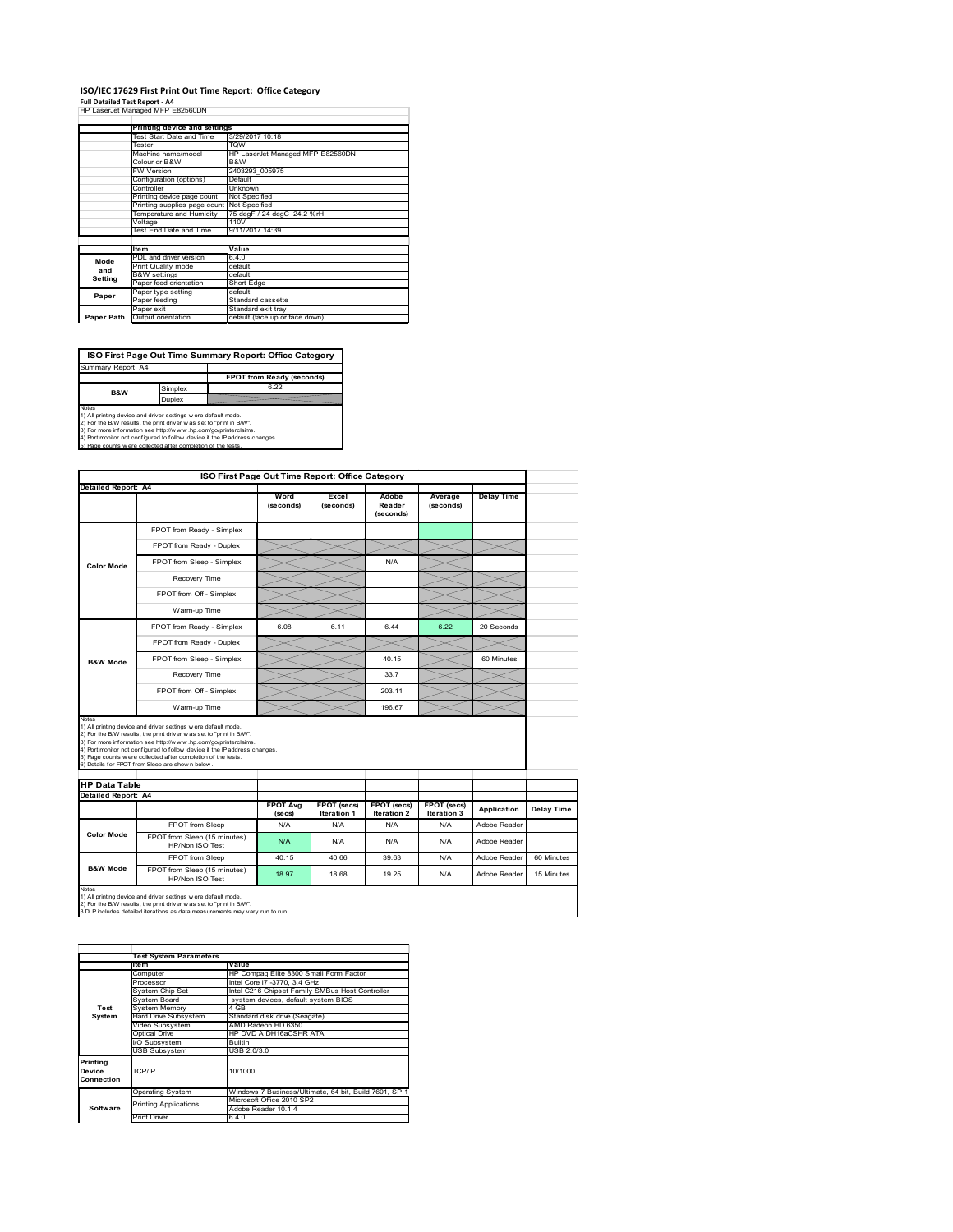### **ISO/IEC 29183 Copy Productivity Report**

|           | <b>Full Detailed Test Report - LETTER</b> |                                                     |
|-----------|-------------------------------------------|-----------------------------------------------------|
|           | HP LaserJet Managed MFP E82560DN          |                                                     |
|           |                                           |                                                     |
|           | <b>Machine Setup Information</b>          |                                                     |
|           | Test Start Date and Time 3/28/2017 10:02  |                                                     |
|           | <b>Tester TQW</b>                         |                                                     |
|           |                                           | Machine name/model HP LaserJet Managed MFP E82560DN |
|           | Colour or B&W B&W                         |                                                     |
|           |                                           | FW Version 2403293 005975                           |
|           | Configuration (options) Not Specified     |                                                     |
|           |                                           | Temperature and Humidity 75 degF / 24 degC 24.2 %rH |
|           | Test End Date and Time: 9/11/2017 13:56   |                                                     |
|           |                                           |                                                     |
|           | Pre-set Item                              | <b>Pre-set Value</b>                                |
|           | Output Resolution Default                 |                                                     |
|           | Output Quality Default                    |                                                     |
| Mode      |                                           | Copying Mode Colour for Colour and B&W for B&W      |
|           | Auto Density Adjustment Default           |                                                     |
|           |                                           | Collating function Set in Control Panel             |
| Paper     | Paper Sending Direction Default           |                                                     |
|           | Paper Type Setting Default                |                                                     |
| Paper     | Paper Feeding Tray 2                      |                                                     |
| Path      | Paper Exit Default                        |                                                     |
|           |                                           | Face Up Exit Default (face down)                    |
|           | Fixing Capability Default                 |                                                     |
| Temporary | Image Quality Stability Default           |                                                     |
| Stop      | Capacity of Paper Default                 |                                                     |
|           | Others None                               |                                                     |
|           |                                           |                                                     |
|           | Paper Manufacturer HP / Xerox             |                                                     |
|           |                                           | Paner Weight 20lb / 75 g/m2                         |

| Paper |                        | Paper Weight 20lb / 75 g/m2                             |
|-------|------------------------|---------------------------------------------------------|
|       | Paper Size Letter / A4 |                                                         |
|       |                        | Paper type/name HP Multipurpose Ultra White / HP Office |
|       |                        |                                                         |

| Summary Report: Letter |              |             |
|------------------------|--------------|-------------|
|                        |              |             |
|                        |              |             |
|                        | <b>sFCOT</b> | sESAT (ipm) |

**Notes** 

First Copy Out and Copy Speed measured using ISO/IEC 29183, excludes first set of test documents. For more information see http://w w w .hp.com/go/printerclaims. Exact speed varies depending on the system configuration and document.

Only Target A w as used, all test documents have the same Saturated throughput. Reference ISO/IEC29183:2010 Clause 5, Sections 5.3.1 and 5.3.2

| Detailed Report: LETTER |               |              |       |             |                |             |
|-------------------------|---------------|--------------|-------|-------------|----------------|-------------|
|                         |               |              |       |             |                |             |
|                         | <b>Target</b> | sFCOT (secs) |       | sEFTP (ipm) |                | sESAT (ipm) |
|                         |               |              | 1copy | 1copy+30sec | 1copy+4minutes |             |
|                         | A             | 4.56         | 13.19 | 51.24       | 58.38          | 60.62       |
|                         |               |              |       | 32 sets     | 246 sets       |             |
|                         | B             |              |       |             |                |             |
|                         |               |              |       |             |                |             |
| B&W                     | C             |              |       |             |                |             |
|                         |               |              |       |             |                |             |
|                         | D             |              |       |             |                |             |
|                         |               |              |       |             |                |             |
|                         | Average       | 4.6          | 13.2  | 51.2        | 58.4           | 60.6        |

### Notes

First Copy Out and Copy Speed measured using ISO/IEC 29183, excludes first set of test documents. For more information see http://w w w .hp.com/go/printerclaims. Exact speed varies depending on the system configuration and document. Only Target A w as used, all test documents have the same Saturated throughput. Reference ISO/IEC29183:2010 Clause 5, Sections 5.3.1 and 5.3.2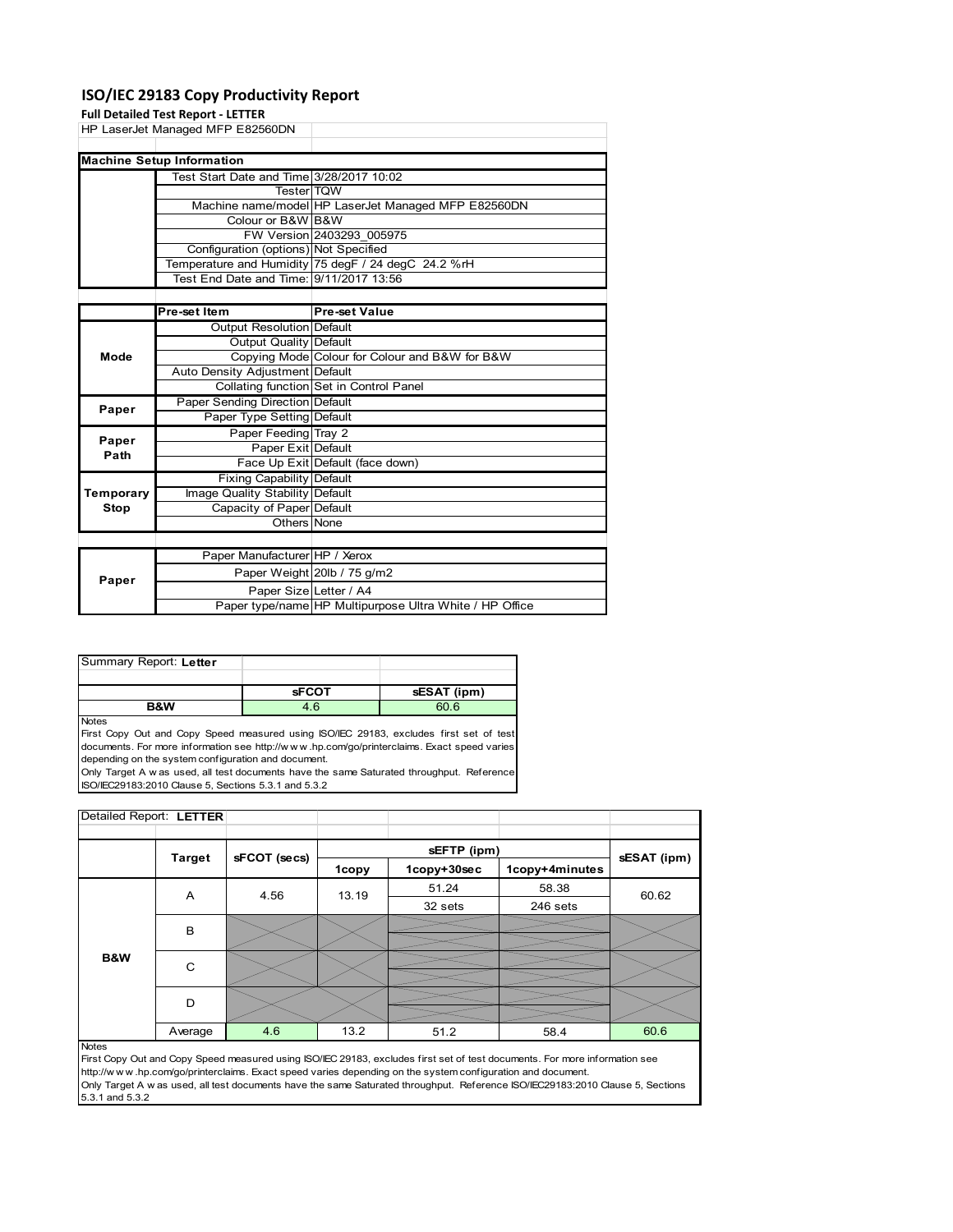### **ISO/IEC 29183 Copy Productivity Report**

### **Full Detailed Test Report ‐ A4**

|             | rull Detailed Test Report - A4           |                                                     |
|-------------|------------------------------------------|-----------------------------------------------------|
|             | HP LaserJet Managed MFP E82560DN         |                                                     |
|             |                                          |                                                     |
|             | <b>Machine Setup Information</b>         |                                                     |
|             | Test Start Date and Time 3/28/2017 10:02 |                                                     |
|             | <b>Tester</b> TQW                        |                                                     |
|             |                                          | Machine name/model HP LaserJet Managed MFP E82560DN |
|             | Colour or B&W B&W                        |                                                     |
|             |                                          | FW Version 2403293 005975                           |
|             | Configuration (options) Not Specified    |                                                     |
|             |                                          | Temperature and Humidity 75 degF / 24 degC 24.2 %rH |
|             | Test End Date and Time: 9/11/2017 13:56  |                                                     |
|             |                                          |                                                     |
|             | Pre-set Item                             | <b>Pre-set Value</b>                                |
|             | <b>Output Resolution Default</b>         |                                                     |
|             | Output Quality Default                   |                                                     |
| Mode        |                                          | Copying Mode Colour for Colour and B&W for B&W      |
|             | Auto Density Adjustment Default          |                                                     |
|             |                                          | Collating function Set in Control Panel             |
| Paper       | Paper Sending Direction Default          |                                                     |
|             | Paper Type Setting Default               |                                                     |
| Paper       | Paper Feeding Tray 2                     |                                                     |
| Path        | Paper Exit Default                       |                                                     |
|             |                                          | Face Up Exit Default (face down)                    |
|             | <b>Fixing Capability Default</b>         |                                                     |
| Temporary   | Image Quality Stability Default          |                                                     |
| <b>Stop</b> | Capacity of Paper Default                |                                                     |
|             | Others None                              |                                                     |

| Paper Manufacturer HP / Xerox                           |  |
|---------------------------------------------------------|--|
|                                                         |  |
| Paper Weight 20lb / 75 g/m2<br>Paper                    |  |
| Paper Size Letter / A4                                  |  |
| Paper type/name HP Multipurpose Ultra White / HP Office |  |

| Summary Report: A4 |              |             |
|--------------------|--------------|-------------|
|                    |              |             |
|                    | <b>sFCOT</b> | sESAT (ipm) |
| <b>R&amp;W</b>     | 4.8          | 60.6        |

Notes

First Copy Out and Copy Speed measured using ISO/IEC 29183, excludes first set of test documents. For more information see http://w w w .hp.com/go/printerclaims. Exact speed varies depending on the system configuration and document.

Only Target A w as used, all test documents have the same Saturated throughput. Reference ISO/IEC29183:2010 Clause 5, Sections 5.3.1 and 5.3.2

| Detailed Report: A4 |               |              |              |             |                |             |
|---------------------|---------------|--------------|--------------|-------------|----------------|-------------|
|                     |               |              |              | sEFTP (ipm) |                |             |
|                     | <b>Target</b> | sFCOT (secs) | <b>1copy</b> | 1copy+30sec | 1copy+4minutes | sESAT (ipm) |
|                     | Α             | 4.82         | 12.45        | 51.80       | 58.42          | 60.59       |
|                     |               |              |              | 32 sets     | 244 sets       |             |
|                     | B             |              |              |             |                |             |
| B&W                 | C             |              |              |             |                |             |
|                     | D             |              |              |             |                |             |
|                     | Average       | 4.8          | 12.5         | 51.8        | 58.4           | 60.6        |
| <b>Notes</b>        |               |              |              |             |                |             |

First Copy Out and Copy Speed measured using ISO/IEC 29183, excludes first set of test documents. For more information see http://w w w .hp.com/go/printerclaims. Exact speed varies depending on the system configuration and document. Only Target A w as used, all test documents have the same Saturated throughput. Reference ISO/IEC29183:2010 Clause 5, Sections 5.3.1 and 5.3.2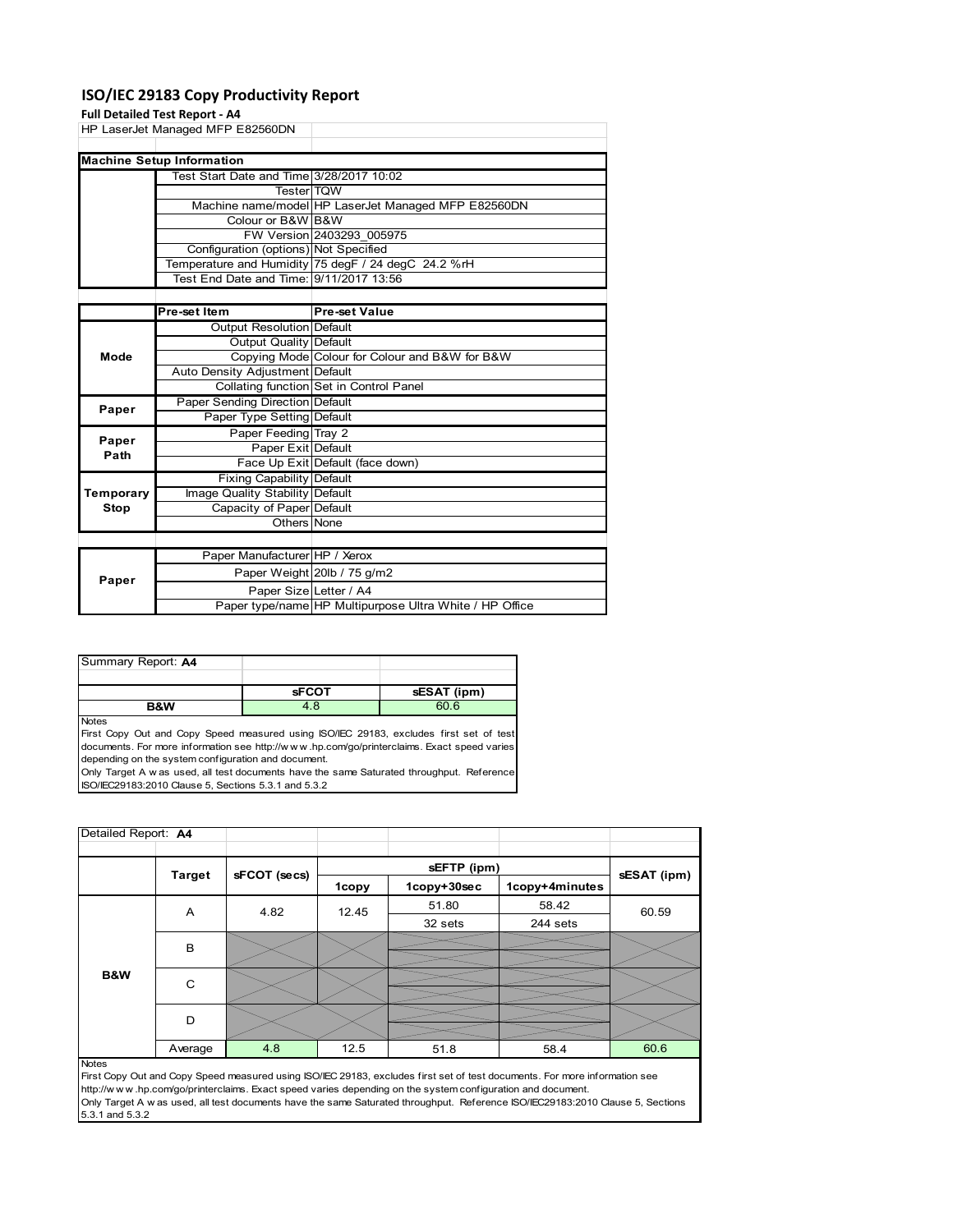## **ISO/IEC 24735 Copy Productivity Report**

Paper Weight 20lb / 75 g/m2 Paper Size Letter / A4

**Full Detailed Test Report ‐ LETTER**

| <b>Machine Setup Information</b>        |                                                                 |
|-----------------------------------------|-----------------------------------------------------------------|
| Test Start Date and Time 4/10/2017 9:24 |                                                                 |
| TesterITQW                              |                                                                 |
|                                         | Machine name/model HP LaserJet Managed MFP E82560DN             |
| Colour or B&WIB&W                       |                                                                 |
|                                         | FW Version 2403293 005975                                       |
| Configuration (options) Not Specified   |                                                                 |
|                                         | Temperature and Humidity 75 degF / 24 degC 24.2 %rH             |
| Test End Date and Time: 9/12/2017 11:01 |                                                                 |
|                                         |                                                                 |
| Pre-set Item                            | <b>Pre-set Value</b>                                            |
| Output Resolution Default               |                                                                 |
| Output Quality Default                  |                                                                 |
| Copying Mode Default                    |                                                                 |
| Auto Density Adjustment Default         |                                                                 |
|                                         | Collating function Activated (if not activated in default mode) |
| Paper Sending Direction Default         |                                                                 |
| Paper Type Setting Default              |                                                                 |
|                                         | Paper Feeding Standard cassette                                 |
|                                         | Paper Exit Standard exit tray                                   |
| Face Up Exit Default                    |                                                                 |
| <b>Fixing Capability Default</b>        |                                                                 |
| Image Quality Stability Default         |                                                                 |
| Capacity of Paper Default               |                                                                 |
|                                         | Others Default                                                  |
|                                         |                                                                 |
| Paper Manufacturer HP / Xerox           |                                                                 |

| <b>ISO/IEC 24735 Copy Productivity Report</b>                       |         |             |             |                  |                  |                 |  |
|---------------------------------------------------------------------|---------|-------------|-------------|------------------|------------------|-----------------|--|
| Detailed Report: LETTER                                             |         |             |             |                  |                  |                 |  |
|                                                                     | Copying | FSOT (secs) |             | EFTP (ipm)       |                  | ESAT (ipm)      |  |
|                                                                     | Mode    | 1 set only  | 1 set only  | 1 set + $30$ sec | 1 set + $4min$   | $1$ set + 30sec |  |
| <b>Color Mode</b>                                                   | 1:1     |             | $1$ set $)$ |                  |                  |                 |  |
|                                                                     | 1:2     |             | (1 set)     |                  |                  |                 |  |
|                                                                     | 2:2     |             | (1 set)     |                  |                  |                 |  |
|                                                                     | 1:1     | 10.65       | 22.54       | 51.29<br>11 sets | 58.66<br>63 sets | 60.62           |  |
| <b>B&amp;W</b> mode                                                 | 1:2     | 18.50       | 12.98       | 45.86<br>11 sets |                  | 60.72           |  |
|                                                                     | 2:2     | 18.25       | 13.14       | 43.08<br>9 sets  |                  | 60.72           |  |
| <b>Notes</b><br>Reports located: http://www.hp.com/go/printerclaims |         |             |             |                  |                  |                 |  |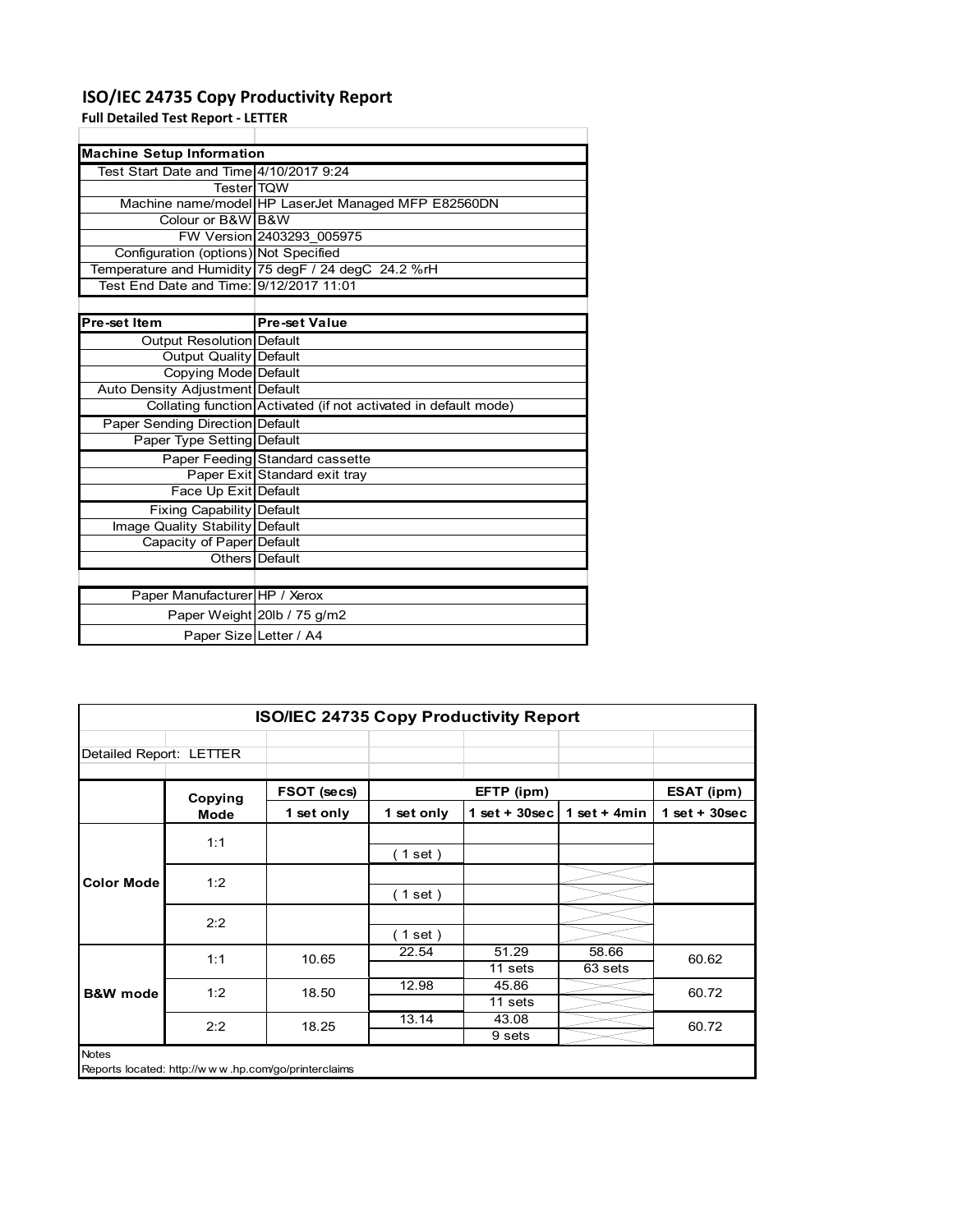### **ISO/IEC 24735 Copy Productivity Report**

**Full Detailed Test Report ‐ A4**

| <b>Machine Setup Information</b>        |                                                                 |
|-----------------------------------------|-----------------------------------------------------------------|
| Test Start Date and Time 4/10/2017 9:24 |                                                                 |
| <b>TesterITOW</b>                       |                                                                 |
|                                         | Machine name/model HP LaserJet Managed MFP E82560DN             |
| Colour or B&W B&W                       |                                                                 |
|                                         | FW Version 2403293 005975                                       |
| Configuration (options) Not Specified   |                                                                 |
|                                         | Temperature and Humidity 75 degF / 24 degC 24.2 %rH             |
|                                         |                                                                 |
|                                         |                                                                 |
| Pre-set Item                            | <b>Pre-set Value</b>                                            |
| Output Resolution Default               |                                                                 |
| <b>Output Quality Default</b>           |                                                                 |
| Copying Mode Default                    |                                                                 |
| Auto Density Adjustment Default         |                                                                 |
|                                         | Collating function Activated (if not activated in default mode) |
| Paper Sending Direction Default         |                                                                 |
| Paper Type Setting Default              |                                                                 |
|                                         | Paper Feeding Standard cassette                                 |
|                                         | Paper Exit Standard exit tray                                   |
| Face Up Exit Default                    |                                                                 |
| <b>Fixing Capability Default</b>        |                                                                 |
| Image Quality Stability Default         |                                                                 |
| Capacity of Paper Default               |                                                                 |
|                                         | Others   Default                                                |
|                                         |                                                                 |
| Paper Manufacturer HP / Xerox           |                                                                 |
|                                         | Paper Weight 20lb / 75 g/m2                                     |
| Paper Size Letter / A4                  |                                                                 |

| <b>ISO/IEC 24735 Copy Productivity Report</b> |             |                                                     |            |                  |                  |                 |  |
|-----------------------------------------------|-------------|-----------------------------------------------------|------------|------------------|------------------|-----------------|--|
| Detailed Report: A4                           |             |                                                     |            |                  |                  |                 |  |
|                                               | Copying     | FSOT (secs)                                         |            | EFTP (ipm)       |                  | ESAT (ipm)      |  |
|                                               | <b>Mode</b> | 1 set only                                          | 1 set only | $1$ set + 30sec  | 1 set + $4min$   | $1$ set + 30sec |  |
|                                               | 1:1         |                                                     | (1 set)    |                  |                  |                 |  |
| Colour<br><b>Mode</b>                         | 1:2         |                                                     | (1 set)    |                  |                  |                 |  |
|                                               | 2:2         |                                                     | (1 set)    |                  |                  |                 |  |
|                                               | 1:1         | 10.43                                               | 23.01      | 50.60<br>11 sets | 58.15<br>62 sets | 60.61           |  |
| <b>B&amp;W</b> mode                           | 1:2         | 17.16                                               | 14.00      | 46.62<br>11 sets |                  | 60.70           |  |
|                                               | 2:2         | 19.23                                               | 12.48      | 42.84<br>9 sets  |                  | 60.70           |  |
| <b>Notes</b>                                  |             | Reports located: http://www.hp.com/go/printerclaims |            |                  |                  |                 |  |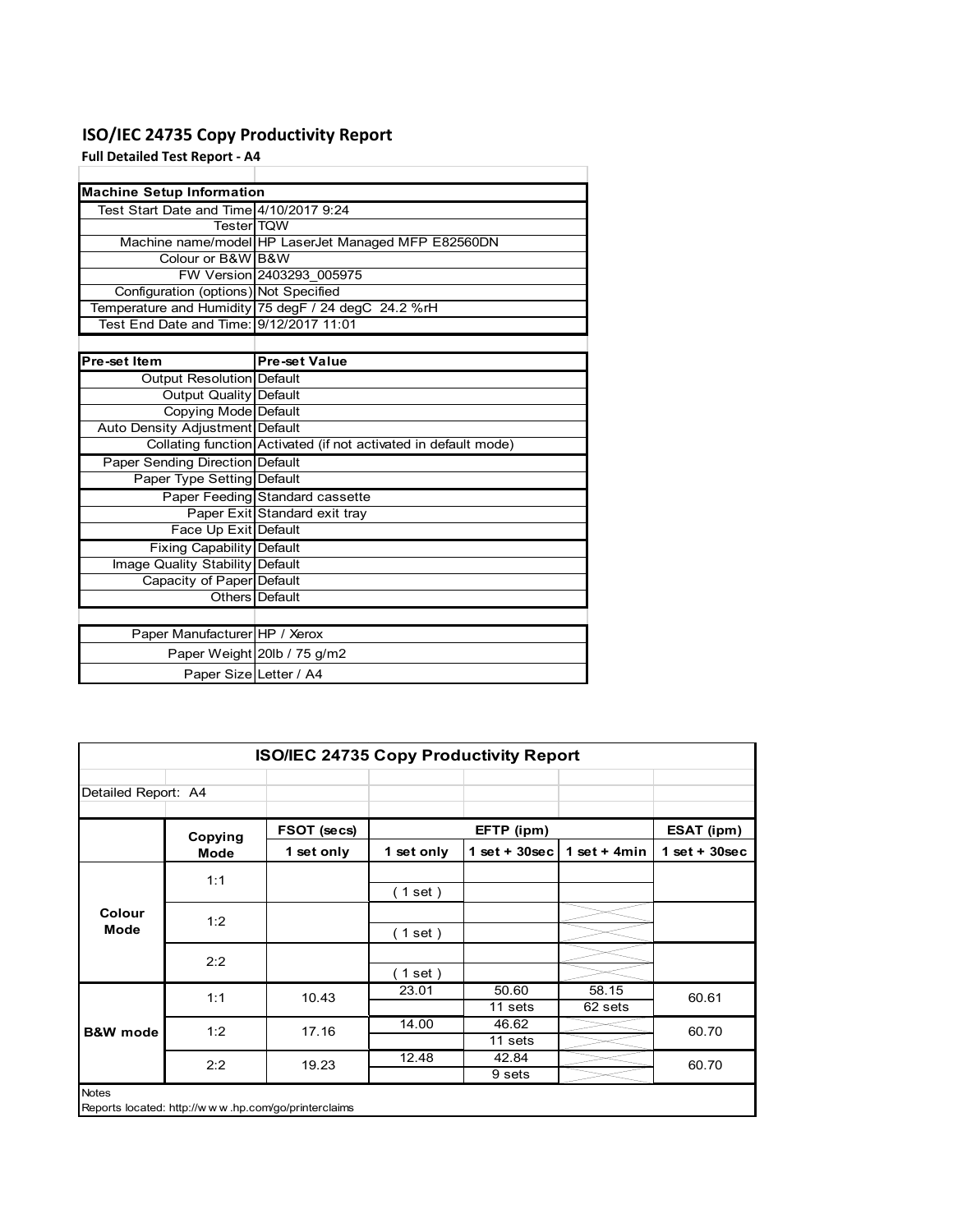## **ISO/IEC 17991 Scanning Productivity Report Full Detailed Test Report ‐ LETTER**

|            | <b>Machine Setup Information</b> |                                          |  |  |  |
|------------|----------------------------------|------------------------------------------|--|--|--|
|            | Test Start Date and Time         | 3/29/2017 10:56                          |  |  |  |
|            | Tester                           | TQW                                      |  |  |  |
|            | Machine name/model               | HP LaserJet Managed MFP E82560DN         |  |  |  |
|            | Colour or B&W                    | B&W                                      |  |  |  |
|            | Configuration (options)          | Default                                  |  |  |  |
|            | Temperature and Humidity         | 75 degF / 24 degC 24.2 %rH               |  |  |  |
|            | Voltage                          | 110V                                     |  |  |  |
|            | Test End Date and Time           | 9/7/2017 13:49                           |  |  |  |
|            |                                  |                                          |  |  |  |
|            | Preset Item                      | <b>Preset Value</b>                      |  |  |  |
|            | Scanning resolution              | default (200 dpi)                        |  |  |  |
|            | Colour or grey scale/B&W         | default (colour)                         |  |  |  |
| Mode       | Duplex / simplex                 | default (simplex)                        |  |  |  |
|            | Original page size               | default (A4)                             |  |  |  |
| and        | Paper feed orientation           | default (long edge)                      |  |  |  |
| Setting    | Scan destination                 | default (shared network)                 |  |  |  |
|            | <b>Storing File Type</b>         | default (PDF-multi)                      |  |  |  |
|            | Auto scan quality adjustment     | default (factory preset default setting) |  |  |  |
|            | Paper feed direction             | default (long edge)                      |  |  |  |
| <b>ADF</b> | Output orientation               | default                                  |  |  |  |
| Paper-path | Scanning unit                    | default (duplex ADF)                     |  |  |  |

| ISO/IEC 17991 - Scan Summary Report: ADF Productivity Measurement |             |                      |              |                           |  |  |  |
|-------------------------------------------------------------------|-------------|----------------------|--------------|---------------------------|--|--|--|
| <b>Summary Report: Letter</b>                                     |             |                      |              |                           |  |  |  |
|                                                                   |             | <b>Scanning Mode</b> |              | <b>Measurement result</b> |  |  |  |
|                                                                   | File format | Resolution           | Scanning     | scESAT 30secA             |  |  |  |
|                                                                   | version     |                      | side         | (ipm)                     |  |  |  |
| Colour                                                            | 1.4         | 200                  | single sided | 102.46                    |  |  |  |
|                                                                   |             |                      | double sided | 209.22                    |  |  |  |
| B&W                                                               | 1.4         | 200                  | single sided | 102.62                    |  |  |  |
|                                                                   |             |                      | double sided | 209.19                    |  |  |  |
| <b>Notes</b>                                                      |             |                      |              |                           |  |  |  |

Notes 1) For more information see http://w w w .hp.com/go/printerclaims. 2) For the B/W results, the device scan setting is set to "Scan in B/W".

**ISO/IEC 17991 - Scan Summary Report: Network Folder Productivity Measurement**

| <b>Summary Report: Letter</b> |                      |            |              |                           |                  |               |  |
|-------------------------------|----------------------|------------|--------------|---------------------------|------------------|---------------|--|
|                               | <b>Scanning Mode</b> |            |              | <b>Measurement result</b> |                  |               |  |
|                               | File format          | Resolution | Scanning     | scEFTP 30secF             | File size 30secF | Number of     |  |
|                               | version              |            | side         | (ipm)                     | (Mbyte)          | Sets (30secF) |  |
| Colour                        | 1.4                  | 200        | single sided | 63.33                     | 6.92             | 15.00         |  |
|                               |                      |            | double sided | 70.75                     | 15.61            | 28.00         |  |
| B&W                           | 1.4                  | 200        | single sided | 76.59                     | 2.67             | 15.00         |  |
|                               |                      |            | double sided | 104.33                    | 5.07             | 28.00         |  |
| <b>Notes</b>                  |                      |            |              |                           |                  |               |  |

┓

 $\overline{\phantom{a}}$ 

Notes 1) For more information see http://w w w .hp.com/go/printerclaims. 2) For the B/W results, the device scan setting is set to "Scan in B/W".

| ISO/IEC 17991 - Scan Full Report: ADF Productivity Measurement |                        |            |                  |                       |                           |                        |  |  |
|----------------------------------------------------------------|------------------------|------------|------------------|-----------------------|---------------------------|------------------------|--|--|
| <b>Summary Report: Letter</b>                                  |                        |            |                  |                       |                           |                        |  |  |
|                                                                | <b>Scanning Mode</b>   |            |                  |                       | <b>Measurement result</b> |                        |  |  |
|                                                                | File format<br>version | Resolution | Scanning<br>side | scFFTP 1setA<br>(ipm) | scEETP 30secA<br>(ipm)    | scESAT 30secA<br>(ipm) |  |  |
| Colour                                                         | 200<br>1.4             |            | single sided     | 36.92                 | 91.47                     | 102.46                 |  |  |
|                                                                |                        |            | double sided     | 47.07                 | 185.62                    | 209.22                 |  |  |
| <b>B&amp;W</b>                                                 |                        |            | single sided     | 37.48                 | 92.13                     | 102.62                 |  |  |
|                                                                | 1.4                    | 200        | double sided     | 47.20                 | 185.63                    | 209.19                 |  |  |
| <b>Notes</b>                                                   |                        |            |                  |                       |                           |                        |  |  |

Notes 1) For more information see http://w w w .hp.com/go/printerclaims. 2) For the B/W results, the device scan setting is set to "Scan in B/W".

| ISO/IEC 17991 - Scan Full Report: Network Folder Productivity Measurement |                        |            |                  |                           |                        |                             |                               |  |
|---------------------------------------------------------------------------|------------------------|------------|------------------|---------------------------|------------------------|-----------------------------|-------------------------------|--|
| <b>Summary Report: Letter</b>                                             |                        |            |                  |                           |                        |                             |                               |  |
| <b>Scanning Mode</b>                                                      |                        |            |                  | <b>Measurement result</b> |                        |                             |                               |  |
|                                                                           | File format<br>version | Resolution | Scanning<br>side | scFFTP 1setF<br>(ipm)     | scEFTP 30secF<br>(ipm) | File size 30secF<br>(Mbyte) | Number of<br>Sets<br>(30secF) |  |
| Colour                                                                    | 1.4                    | 200        | single sided     | 22.90                     | 63.33                  | 6.92                        | 15                            |  |
|                                                                           |                        |            | double sided     | 22.90                     | 70.75                  | 15.61                       | 28                            |  |
| <b>B&amp;W</b>                                                            | 1.4                    | 200        | single sided     | 27.00                     | 76.59                  | 2.67                        | 15                            |  |
|                                                                           |                        |            | double sided     | 27.00                     | 104.33                 | 5.07                        | 28                            |  |
| <b>Notes</b>                                                              |                        |            |                  |                           |                        |                             |                               |  |

|            | <b>Test System Parameters</b> |                                                       |  |  |  |
|------------|-------------------------------|-------------------------------------------------------|--|--|--|
|            | Item                          | Value                                                 |  |  |  |
|            | Computer name                 | HP Compaq Elite 8300 Small Form Factor                |  |  |  |
|            | Processor                     | Intel Core i7 -3770, 3.4 GHz                          |  |  |  |
|            | System Chip Set               | Intel C216 Chipset Family SMBus Host Controller       |  |  |  |
|            | <b>System Board</b>           | System devices, default system BIOS                   |  |  |  |
|            | <b>System Memory</b>          | 4 GB                                                  |  |  |  |
| System     | Hard Drive Subsystem          | Standard disk drive (Seagate)                         |  |  |  |
|            | Video Subsystem               | AMD Radeon HD 6350                                    |  |  |  |
|            | Optical Drive                 | HP DVD A DH16aCSHR ATA                                |  |  |  |
|            | I/O Subsystem                 | <b>Builtin</b>                                        |  |  |  |
|            | <b>USB Subsystem</b>          | USB 2.0/3.0                                           |  |  |  |
|            | <b>Operating System</b>       | Windows 7 Business/Ultimate, 64 bit, Build 7601, SP 1 |  |  |  |
|            | I ocation of network folder   | PC.                                                   |  |  |  |
|            | Internet Protocol             | IP <sub>v4</sub>                                      |  |  |  |
| Scanning   | <b>Transfer Protocol</b>      | <b>SMB</b>                                            |  |  |  |
| Device     | Hub                           | Trendnet Router and Gbit Switch                       |  |  |  |
| Connection | Network Speed                 | TCP 10/1000 Mbit Ethernet                             |  |  |  |
|            | <b>Connetion Cable</b>        | Cat6 Straight cable                                   |  |  |  |
|            | Wireless router               | No use                                                |  |  |  |
|            | Others                        | No use                                                |  |  |  |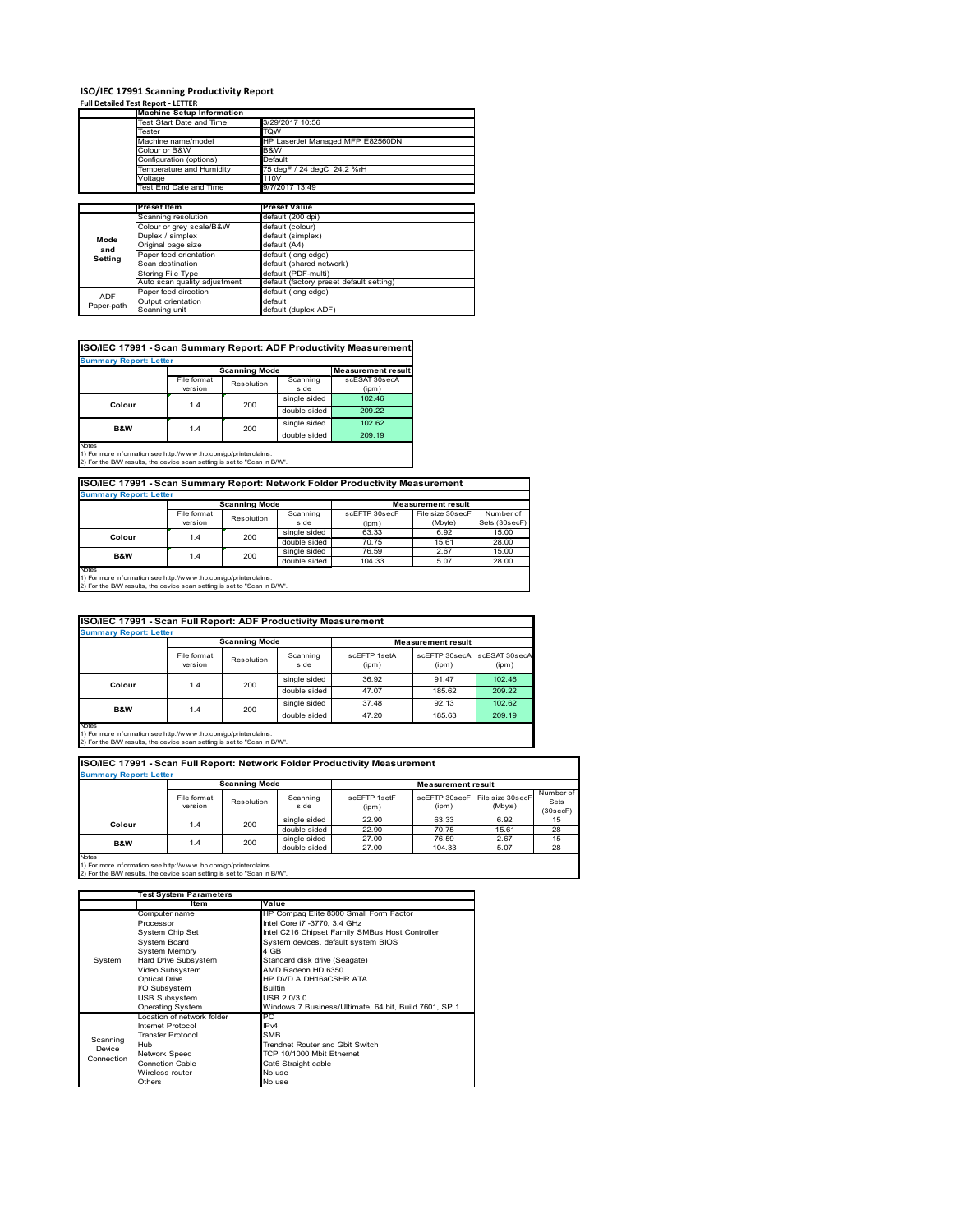# **ISO/IEC 17991 Scanning Productivity Report Full Detailed Test Report ‐ A4 Machine Setup Information**

|            | <b>Machine Setup Information</b>         |                                          |  |  |  |  |
|------------|------------------------------------------|------------------------------------------|--|--|--|--|
|            | Test Start Date and Time                 | 3/29/2017 10:56                          |  |  |  |  |
|            | Tester                                   | TQW                                      |  |  |  |  |
|            | Machine name/model                       | HP LaserJet Managed MFP E82560DN         |  |  |  |  |
|            | Colour or B&W                            | B&W                                      |  |  |  |  |
|            | Configuration (options)                  | Default                                  |  |  |  |  |
|            | Temperature and Humidity                 | 75 degF / 24 degC 24.2 %rH               |  |  |  |  |
|            | Voltage                                  | 110V                                     |  |  |  |  |
|            | Test End Date and Time<br>9/7/2017 13:49 |                                          |  |  |  |  |
|            |                                          |                                          |  |  |  |  |
|            | Preset Item                              | <b>Preset Value</b>                      |  |  |  |  |
|            | Scanning resolution                      | default (200 dpi)                        |  |  |  |  |
|            | Colour or grey scale/B&W                 | default (colour)                         |  |  |  |  |
| Mode       | Duplex / simplex                         | default (simplex)                        |  |  |  |  |
| and        | Original page size                       | default (A4)                             |  |  |  |  |
| Setting    | Paper feed orientation                   | default (long edge)                      |  |  |  |  |
|            | Scan destination                         | default (shared network)                 |  |  |  |  |
|            | Storing File Type                        | default (PDF-multi)                      |  |  |  |  |
|            | Auto scan quality adjustment             | default (factory preset default setting) |  |  |  |  |
| <b>ADF</b> | Paper feed direction                     | default (long edge)                      |  |  |  |  |
|            | Output orientation                       | default                                  |  |  |  |  |
| Paper-path | Scanning unit                            | default (duplex ADF)                     |  |  |  |  |

| ISO/IEC 17991 - Scan Summary Report: ADF Productivity Measurement |             |                      |              |                           |  |  |  |
|-------------------------------------------------------------------|-------------|----------------------|--------------|---------------------------|--|--|--|
| <b>Summary Report: A4</b>                                         |             |                      |              |                           |  |  |  |
|                                                                   |             | <b>Scanning Mode</b> |              | <b>Measurement result</b> |  |  |  |
|                                                                   | File format | Resolution           | Scanning     | scESAT 30secA             |  |  |  |
|                                                                   | version     |                      | side         | (ipm)                     |  |  |  |
| Colour                                                            | 1.4         | 200                  | single sided | 104.28                    |  |  |  |
|                                                                   |             |                      | double sided | 213.26                    |  |  |  |
| <b>B&amp;W</b>                                                    | 1.4         | 200                  | single sided | 104.20                    |  |  |  |
|                                                                   |             |                      | double sided | 213.01                    |  |  |  |
| <b>Notes</b>                                                      |             |                      |              |                           |  |  |  |

Notes 1) For more information see http://w w w .hp.com/go/printerclaims. 2) For the B/W results, the device scan setting is set to "Scan in B/W".

| ISO/IEC 17991 - Scan Summary Report: Network Folder Productivity Measurement |             |            |              |               |                  |               |  |
|------------------------------------------------------------------------------|-------------|------------|--------------|---------------|------------------|---------------|--|
| <b>Summary Report: A4</b>                                                    |             |            |              |               |                  |               |  |
| <b>Scanning Mode</b><br><b>Measurement result</b>                            |             |            |              |               |                  |               |  |
|                                                                              | File format | Resolution | Scanning     | scEFTP 30secF | File size 30secF | Number of     |  |
|                                                                              | version     |            | side         | (ipm)         | (Mbyte)          | Sets (30secF) |  |
| Colour                                                                       | 1.4         | 200        | single sided | 67.29         | 6.04             | 15.00         |  |
|                                                                              |             |            | double sided | 77.76         | 14.70            | 29.00         |  |
| <b>B&amp;W</b>                                                               | 1.4         | 200        | single sided | 80.00         | 2.36             | 15.00         |  |
|                                                                              |             |            | double sided | 129.41        | 4.90             | 28.00         |  |

Notes 1) For more information see http://w w w .hp.com/go/printerclaims. 2) For the B/W results, the device scan setting is set to "Scan in B/W".

|                                                                                                                                                       | ISO/IEC 17991 - Scan Full Report: ADF Productivity Measurement |                      |                  |                       |                                      |        |  |  |  |
|-------------------------------------------------------------------------------------------------------------------------------------------------------|----------------------------------------------------------------|----------------------|------------------|-----------------------|--------------------------------------|--------|--|--|--|
| <b>Summary Report: A4</b>                                                                                                                             |                                                                |                      |                  |                       |                                      |        |  |  |  |
|                                                                                                                                                       |                                                                | <b>Scanning Mode</b> |                  |                       | <b>Measurement result</b>            |        |  |  |  |
|                                                                                                                                                       | File format<br>version                                         | Resolution           | Scanning<br>side | scFFTP 1setA<br>(ipm) | scEFTP 30secA scESAT 30secA<br>(ipm) | (ipm)  |  |  |  |
| Colour                                                                                                                                                | 1.4                                                            | 200                  | single sided     | 36.25                 | 93.1                                 | 104.28 |  |  |  |
|                                                                                                                                                       |                                                                |                      | double sided     | 44.91                 | 190.78                               | 213.26 |  |  |  |
| <b>B&amp;W</b>                                                                                                                                        |                                                                | 200                  | single sided     | 35.15                 | 93.26                                | 104.2  |  |  |  |
|                                                                                                                                                       | 1.4                                                            |                      | double sided     | 46.29                 | 187.89                               | 213.01 |  |  |  |
| Notes<br>1) For more information see http://w w w .hp.com/go/printerclaims.<br>2) For the RAV results the device scan setting is set to "Scan in RAV" |                                                                |                      |                  |                       |                                      |        |  |  |  |

Notes 1) For more information see http://w w w .hp.com/go/printerclaims. 2) For the B/W results, the device scan setting is set to "Scan in B/W".

| ISO/IEC 17991 - Scan Full Report: Network Folder Productivity Measurement |                        |                      |                  |                       |                           |                                           |                               |  |  |
|---------------------------------------------------------------------------|------------------------|----------------------|------------------|-----------------------|---------------------------|-------------------------------------------|-------------------------------|--|--|
| <b>Summary Report: A4</b>                                                 |                        |                      |                  |                       |                           |                                           |                               |  |  |
|                                                                           |                        | <b>Scanning Mode</b> |                  |                       | <b>Measurement result</b> |                                           |                               |  |  |
|                                                                           | File format<br>version | Resolution           | Scanning<br>side | scFFTP 1setF<br>(ipm) | (ipm)                     | scEFTP 30secF File size 30secF<br>(Mbyte) | Number of<br>Sets<br>(30secF) |  |  |
| Colour                                                                    | 1.4                    | 200                  | single sided     | 24.00                 | 67.29                     | 6.04                                      | 15                            |  |  |
|                                                                           |                        |                      | double sided     | 20.90                 | 77.76                     | 14.70                                     | 29                            |  |  |
| <b>B&amp;W</b>                                                            | 1.4                    | 200                  | single sided     | 26.66                 | 80.00                     | 2.36                                      | 15                            |  |  |
|                                                                           |                        |                      | double sided     | 32.14                 | 129.41                    | 4.90                                      | 28                            |  |  |
| <b>Notes</b>                                                              |                        |                      |                  |                       |                           |                                           |                               |  |  |

|            | <b>Test System Parameters</b> |                                                       |  |  |
|------------|-------------------------------|-------------------------------------------------------|--|--|
|            | Item                          | Value                                                 |  |  |
|            | Computer name                 | HP Compaq Elite 8300 Small Form Factor                |  |  |
|            | Processor                     | Intel Core i7 -3770, 3.4 GHz                          |  |  |
|            | System Chip Set               | Intel C216 Chipset Family SMBus Host Controller       |  |  |
|            | <b>System Board</b>           | System devices, default system BIOS                   |  |  |
|            | <b>System Memory</b>          | 4 GB                                                  |  |  |
| System     | Hard Drive Subsystem          | Standard disk drive (Seagate)                         |  |  |
|            | Video Subsystem               | AMD Radeon HD 6350                                    |  |  |
|            | <b>Optical Drive</b>          | HP DVD A DH16aCSHR ATA                                |  |  |
|            | I/O Subsystem                 | <b>Builtin</b>                                        |  |  |
|            | <b>USB Subsystem</b>          | USB 2.0/3.0                                           |  |  |
|            | <b>Operating System</b>       | Windows 7 Business/Ultimate, 64 bit, Build 7601, SP 1 |  |  |
|            | I ocation of network folder   | PC.                                                   |  |  |
|            | Internet Protocol             | IP <sub>v4</sub>                                      |  |  |
| Scanning   | <b>Transfer Protocol</b>      | <b>SMB</b>                                            |  |  |
| Device     | Hub                           | Trendnet Router and Gbit Switch                       |  |  |
| Connection | Network Speed                 | TCP 10/1000 Mbit Ethernet                             |  |  |
|            | <b>Connetion Cable</b>        | Cat6 Straight cable                                   |  |  |
|            | Wireless router               | No use                                                |  |  |
|            | Others                        | No use                                                |  |  |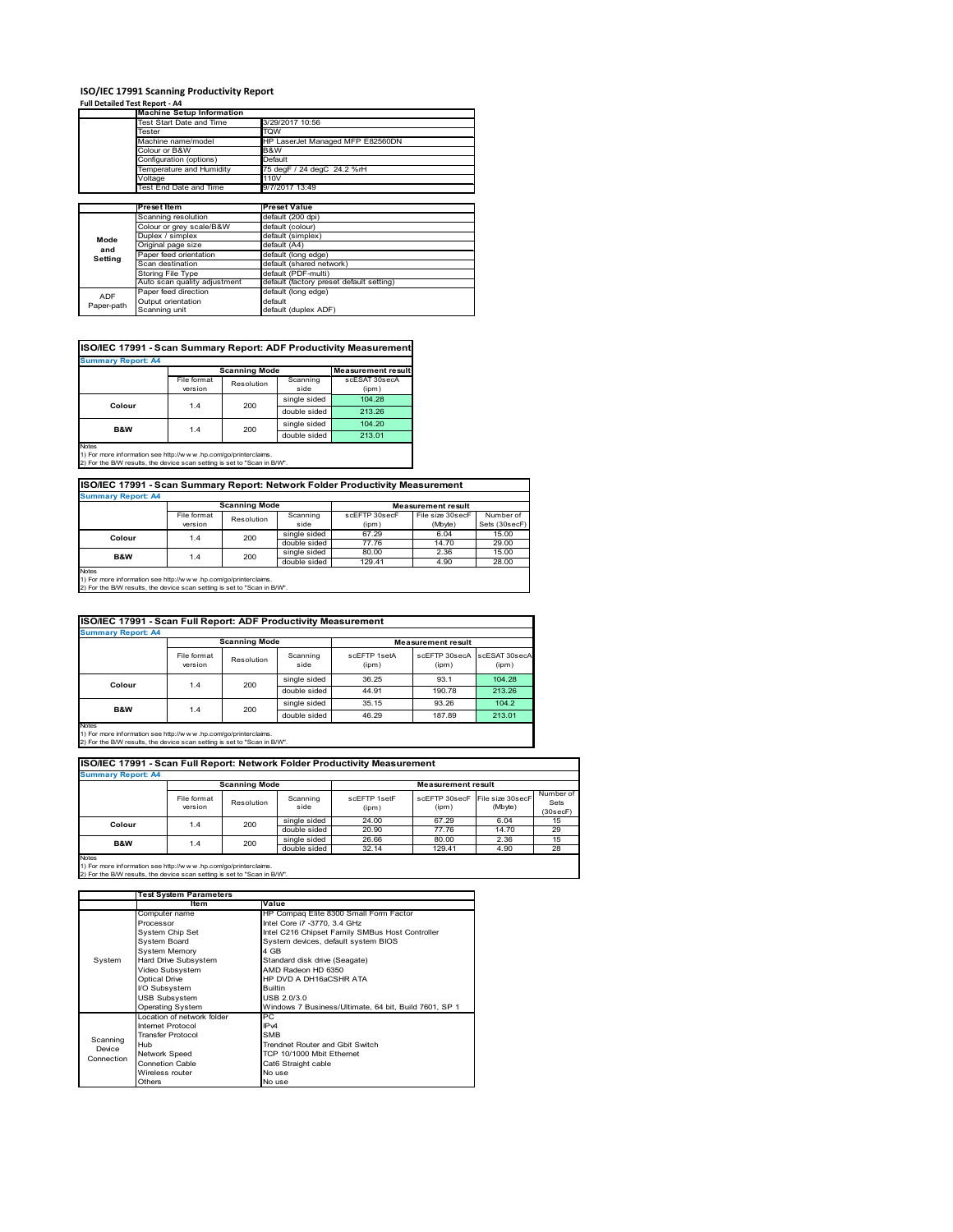# **ISO/IEC 17991 Scanning Productivity Report Full Detailed Test Report ‐ Tabloid Machine Setup Information**

|            | <b>Machine Setup Information</b> |                                          |  |  |  |  |  |
|------------|----------------------------------|------------------------------------------|--|--|--|--|--|
|            | Test Start Date and Time         | 3/29/2017 10:56                          |  |  |  |  |  |
|            | Tester                           | TQW                                      |  |  |  |  |  |
|            | Machine name/model               | HP LaserJet Managed MFP E82560DN         |  |  |  |  |  |
|            | Colour or B&W                    | B&W                                      |  |  |  |  |  |
|            | Configuration (options)          | Default                                  |  |  |  |  |  |
|            | Temperature and Humidity         | 75 degF / 24 degC 24.2 %rH               |  |  |  |  |  |
|            | Voltage                          | 110V                                     |  |  |  |  |  |
|            | Test End Date and Time           | 9/7/2017 13:49                           |  |  |  |  |  |
|            |                                  |                                          |  |  |  |  |  |
|            | Preset Item                      | <b>Preset Value</b>                      |  |  |  |  |  |
|            | Scanning resolution              | default (200 dpi)                        |  |  |  |  |  |
|            | Colour or grey scale/B&W         | default (colour)                         |  |  |  |  |  |
| Mode       | Duplex / simplex                 | default (simplex)                        |  |  |  |  |  |
|            | Original page size               | default (A4)                             |  |  |  |  |  |
| and        | Paper feed orientation           | default (long edge)                      |  |  |  |  |  |
| Setting    | Scan destination                 | default (shared network)                 |  |  |  |  |  |
|            | <b>Storing File Type</b>         | default (PDF-multi)                      |  |  |  |  |  |
|            | Auto scan quality adjustment     | default (factory preset default setting) |  |  |  |  |  |
| <b>ADF</b> | Paper feed direction             | default (long edge)                      |  |  |  |  |  |
|            | Output orientation               | default                                  |  |  |  |  |  |
| Paper-path |                                  |                                          |  |  |  |  |  |

| ISO/IEC 17991 - Scan Summary Report: ADF Productivity Measurement |             |                      |              |                           |  |  |  |
|-------------------------------------------------------------------|-------------|----------------------|--------------|---------------------------|--|--|--|
| <b>Summary Report: Tabloid</b>                                    |             |                      |              |                           |  |  |  |
|                                                                   |             | <b>Scanning Mode</b> |              | <b>Measurement result</b> |  |  |  |
|                                                                   | File format | Resolution           | Scanning     | scESAT 30secA             |  |  |  |
|                                                                   | version     |                      | side         | (ipm)                     |  |  |  |
|                                                                   | 1.4         | 200                  | single sided | 60.26                     |  |  |  |
| Colour                                                            |             |                      | double sided | 120.71                    |  |  |  |
| B&W                                                               | 1.4         | 200                  | single sided | 60.27                     |  |  |  |
|                                                                   |             |                      | double sided | 121.20                    |  |  |  |
| <b>Notes</b>                                                      |             |                      |              |                           |  |  |  |

Notes 1) For more information see http://w w w .hp.com/go/printerclaims. 2) For the B/W results, the device scan setting is set to "Scan in B/W".

| ISO/IEC 17991 - Scan Summary Report: Network Folder Productivity Measurement |             |            |              |               |                  |               |  |  |
|------------------------------------------------------------------------------|-------------|------------|--------------|---------------|------------------|---------------|--|--|
| <b>Summary Report: Tabloid</b>                                               |             |            |              |               |                  |               |  |  |
| <b>Scanning Mode</b><br><b>Measurement result</b>                            |             |            |              |               |                  |               |  |  |
|                                                                              | File format | Resolution | Scanning     | scEFTP 30secF | File size 30secF | Number of     |  |  |
|                                                                              | version     |            | side         | (ipm)         | (Mbyte)          | Sets (30secF) |  |  |
| Colour                                                                       | 1.4         | 200        | single sided | 37.25         | 8.66             | 9.00          |  |  |
|                                                                              |             |            | double sided | 27.81         | 15.78            | 17.00         |  |  |
| <b>B&amp;W</b>                                                               | 1.4         | 200        | single sided | 45.95         | 2.89             | 9.00          |  |  |
|                                                                              |             |            | double sided | 82.28         | 5.71             | 18.00         |  |  |
| Motor                                                                        |             |            |              |               |                  |               |  |  |

Notes 1) For more information see http://w w w .hp.com/go/printerclaims. 2) For the B/W results, the device scan setting is set to "Scan in B/W".

| ISO/IEC 17991 - Scan Full Report: ADF Productivity Measurement                                                                                          |                        |                      |                  |                       |                           |                        |  |  |
|---------------------------------------------------------------------------------------------------------------------------------------------------------|------------------------|----------------------|------------------|-----------------------|---------------------------|------------------------|--|--|
| <b>Summary Report: Tabloid</b>                                                                                                                          |                        |                      |                  |                       |                           |                        |  |  |
|                                                                                                                                                         |                        | <b>Scanning Mode</b> |                  |                       | <b>Measurement result</b> |                        |  |  |
|                                                                                                                                                         | File format<br>version | Resolution           | Scanning<br>side | scFFTP 1setA<br>(ipm) | scEFTP 30secA<br>(ipm)    | scESAT 30secA<br>(ipm) |  |  |
|                                                                                                                                                         | 1.4                    | 200                  | single sided     | 28.73                 | 53.97                     | 60.26                  |  |  |
| Colour                                                                                                                                                  |                        |                      | double sided     | 37.40                 | 107.35                    | 120.71                 |  |  |
| <b>B&amp;W</b>                                                                                                                                          | 1.4                    | 200                  | single sided     | 29.32                 | 54                        | 60.27                  |  |  |
|                                                                                                                                                         |                        |                      | double sided     | 39.10                 | 107.87                    | 121.2                  |  |  |
| Notes<br>1) For more information see http://w w w .hp.com/go/printerclaims.<br>2) For the B/W results, the device scan setting is set to "Scan in B/W". |                        |                      |                  |                       |                           |                        |  |  |

|                                | ISO/IEC 17991 - Scan Full Report: Network Folder Productivity Measurement |            |                  |                           |                        |                             |                               |  |  |
|--------------------------------|---------------------------------------------------------------------------|------------|------------------|---------------------------|------------------------|-----------------------------|-------------------------------|--|--|
| <b>Summary Report: Tabloid</b> |                                                                           |            |                  |                           |                        |                             |                               |  |  |
|                                | <b>Scanning Mode</b>                                                      |            |                  | <b>Measurement result</b> |                        |                             |                               |  |  |
|                                | File format<br>version                                                    | Resolution | Scanning<br>side | scEFTP 1setF<br>(ipm)     | scEFTP 30secF<br>(ipm) | File size 30secF<br>(Mbyte) | Number of<br>Sets<br>(30secF) |  |  |
| Colour                         | 1.4                                                                       | 200        | single sided     | 17.80                     | 37.25                  | 8.66                        |                               |  |  |
|                                |                                                                           |            | double sided     | 14.66                     | 27.81                  | 15.78                       | 17                            |  |  |
| <b>B&amp;W</b>                 | 1.4                                                                       | 200        | single sided     | 22.90                     | 45.95                  | 2.89                        | 9                             |  |  |
|                                |                                                                           |            | double sided     | 26.66                     | 82.28                  | 5.71                        | 18                            |  |  |
| <b>Notes</b>                   |                                                                           |            |                  |                           |                        |                             |                               |  |  |

|            | <b>Test System Parameters</b> |                                                       |  |  |
|------------|-------------------------------|-------------------------------------------------------|--|--|
|            | Item                          | Value                                                 |  |  |
|            | Computer name                 | HP Compaq Elite 8300 Small Form Factor                |  |  |
|            | Processor                     | Intel Core i7 -3770, 3.4 GHz                          |  |  |
|            | System Chip Set               | Intel C216 Chipset Family SMBus Host Controller       |  |  |
|            | <b>System Board</b>           | System devices, default system BIOS                   |  |  |
|            | <b>System Memory</b>          | 4 GB                                                  |  |  |
| System     | Hard Drive Subsystem          | Standard disk drive (Seagate)                         |  |  |
|            | Video Subsystem               | AMD Radeon HD 6350                                    |  |  |
|            | Optical Drive                 | HP DVD A DH16aCSHR ATA                                |  |  |
|            | I/O Subsystem                 | <b>Builtin</b>                                        |  |  |
|            | <b>USB Subsystem</b>          | USB 2.0/3.0                                           |  |  |
|            | <b>Operating System</b>       | Windows 7 Business/Ultimate, 64 bit, Build 7601, SP 1 |  |  |
|            | I ocation of network folder   | PC.                                                   |  |  |
|            | Internet Protocol             | IP <sub>v4</sub>                                      |  |  |
| Scanning   | <b>Transfer Protocol</b>      | <b>SMB</b>                                            |  |  |
| Device     | Hub                           | Trendnet Router and Gbit Switch                       |  |  |
| Connection | Network Speed                 | TCP 10/1000 Mbit Ethernet                             |  |  |
|            | Connetion Cable               | Cat6 Straight cable                                   |  |  |
|            | Wireless router               | No use                                                |  |  |
|            | Others                        | No use                                                |  |  |